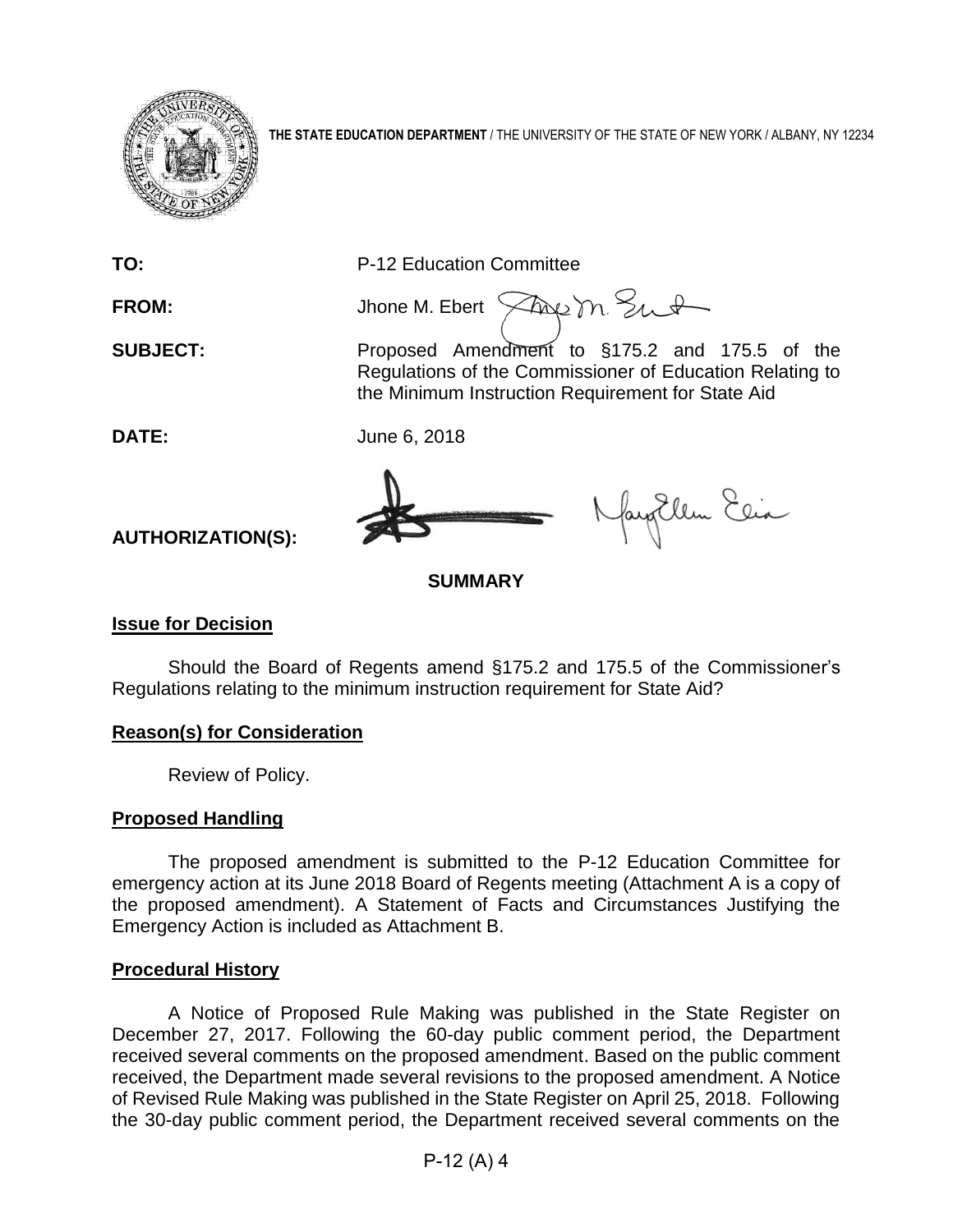proposed amendment. Assessments of the public comment received during both public comment periods are included as Attachments C and D, respectively. Supporting materials for the proposed amendment are available upon request from the Secretary to the Board of Regents.

# **Background Information**

At its December 2017 meeting, the Board of Regents discussed a months-long process of stakeholder engagement and feedback related to the minimum instructional time required for State Aid. This proposed regulation reforms the existing instructional requirement, which is based on 180 days with a minimum number of instructional hours each day, to 180 days with a minimum number of instructional hours provided over the course of the school year.

# **Proposed Regulation**

At its December 2017 meeting, the Department proposed an amendment to the regulation to eliminate the current daily minimum instructional hour requirement and replace it with an aggregate yearly requirement, as explained above (i.e., 900/990 hours over 180 days for full-day kindergarten through grade six and grades seven through twelve, respectively), to provide school districts additional flexibility when establishing their school calendars. The proposed amendment seeks to provide clarity around existing procedures relating to the scheduling of examinations, superintendent conference days, and extraordinary weather conditions. This revision will provide school districts with maximum flexibility in providing instructional time for their students.

Following the 60-day public comment period required under the State Administrative Procedure Act, the Department made the following changes to the proposed amendment at its April 2018 meeting:

- **Removing references to BOCES:** BOCES do not receive Foundation Aid and are thus not subject to the 180-day requirement for State aid purposes.
- **Clarifying August Superintendent Conference Days:** The proposed amendment limits the number of Superintendent's Conference Days that may be held during the last two weeks of August to two. The proposed amendment is revised to eliminate this limitation, consistent with Education Law §3604(8).
- **Clarifying Parent-Teacher Conferences as a part of Superintendent Conference Days:** The proposed regulation allows parent-teacher conference days to be counted as a superintendent conference day as was permitted under the prior version of §175.5(f) of the Commissioner's regulations.
- **Conforming Change in §175.2:** This section of Commissioner's Regulations had a reference to 180 days that needs to be conformed to the new hourly structure.

Following the 30-day public comment period required under the State Administrative Procedure Act, the Department recommends the following change to the proposed amendment: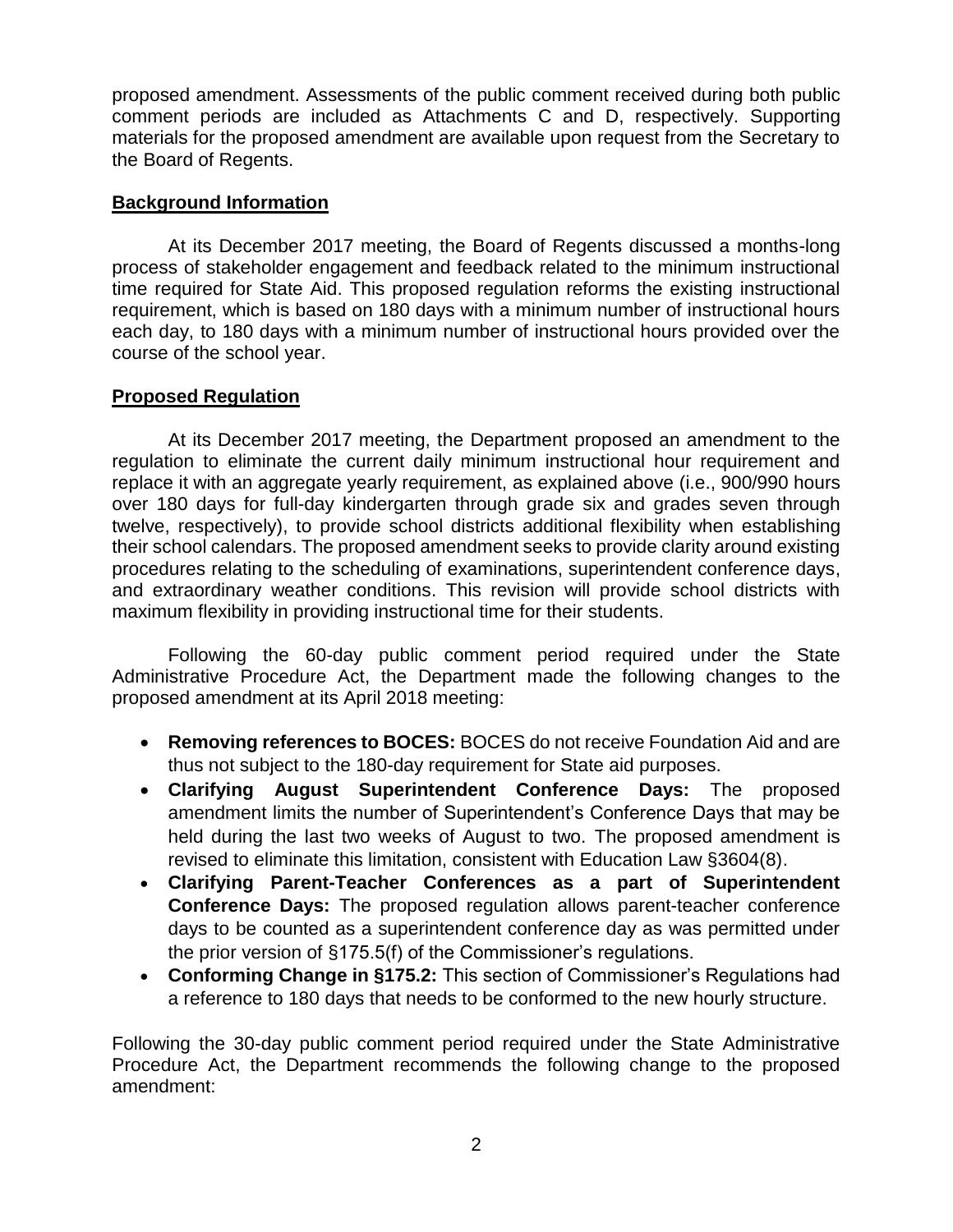• **Clarification of Amount of Instructional Time that Can be Credited for Superintendents' Conference Days:** Modifying the number of hours that can be credited toward annual instructional time for superintendents' conference days from 5.0 for elementary grades and 5.5 for secondary grades to the average scheduled school day for those grade levels using the district's school calendar.

# **Related Regents Items**

# [December 2017](http://www.regents.nysed.gov/common/regents/files/1217p12d2.pdf)

http://www.regents.nysed.gov/common/regents/files1217p12d2.pdf

# [April 2018](http://www.regents.nysed.gov/common/regents/files/418p12a5revised.pdf)

http://www.regents.nysed.gov/common/regents/files/418p12a5revised.pdf

# **Recommendation**

Department staff recommends that the Board of Regents take the following action:

VOTED: That the emergency action taken at the April 2018 Regents meeting be repealed; and further that §§175.2 and 175.5 of the Regulations of the Commissioner of Education, be amended as submitted, effective July 1, 2018, to ensure that school districts and applicable unions can set their calendars for the 2018-2019 school year and complete any collective bargaining negotiations necessary to comply with the new requirements of the proposed amendment and that the board directs the Commissioner to work with individual school districts to address specific concerns as they transition to implement the regulation.

# **Timetable for Implementation**

Following the 30-day public comment period required under the State Administrative Procedure Act for a revised rule making, it is anticipated that the proposed amendment will be submitted to the Board of Regents for consideration at its September 2018 meeting. If adopted at the September 2018 meeting, the revised proposed amendment will become effective as a permanent rule on October 3, 2018. However, a third emergency action will be needed at the July 2018 Regents meeting to ensure that the rule remains continuously in effect until it can be adopted as a permanent rule.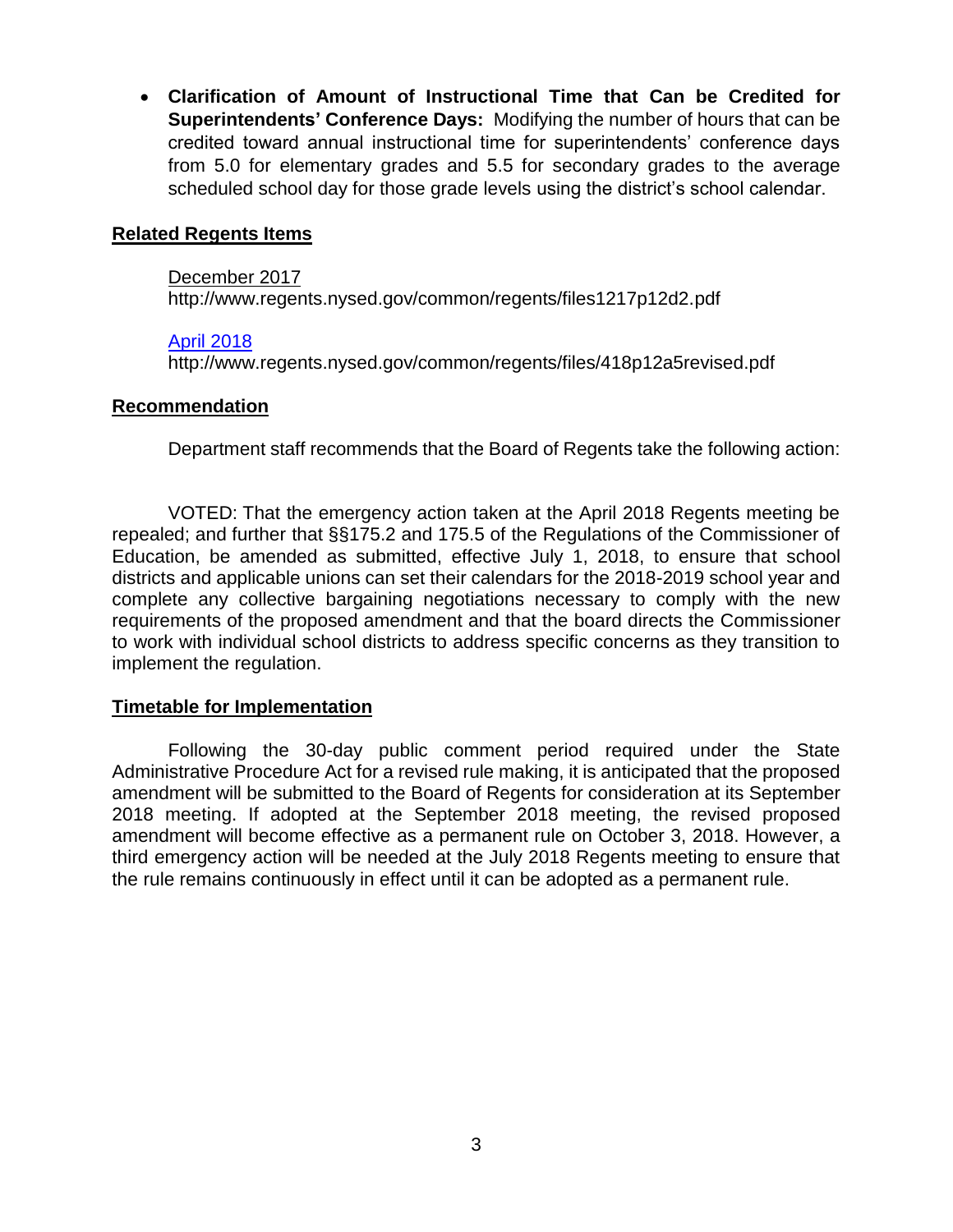#### **Attachment A**

# AMENDMENT TO THE REGULATIONS OF THE COMMISSIONER OF EDUCATION Pursuant to Education Law sections 101, 207, 1704 and 3604.

1. That the emergency action taken at the Board of Regents meeting in April 2018 be deemed repealed, effective June 30, 2018.

2. That section 175.5 of the Regulations of the Commissioner of Education is repealed and a new section 175.5 is added, effective July 1, 2018, to read as follows:

Section 175.5. Minimum instructional hours and use of superintendents' conference days for State aid purposes.

(a) Purpose. The provisions of this section are intended to provide school districts with flexibility in meeting the 180-day requirement in order to receive State aid pursuant to Education Law §§1704(2) and 3604(7) for actual instructional time provided to students. Nothing in this section shall be construed to preclude school districts from lengthening the school day and/or school year beyond the annual minimum instructional requirement for both instructional and non-instructional activities, including but not limited to, homeroom periods, lunch, recess, staff development activities, parent-teacher conferences, or any other purpose the school district has determined is necessary for the development of the whole child and/or to improve student achievement.

(b) Definition. "Instructional hours" shall mean an hour or a fraction of an hour, during which students are receiving instruction from a certified teacher pursuant to Part 80 of this Title in an academic subject and/or periods of time during which students are engaged in supervised study activities, including completing homework and/or the review of homework. Instructional hours shall not include periods of time where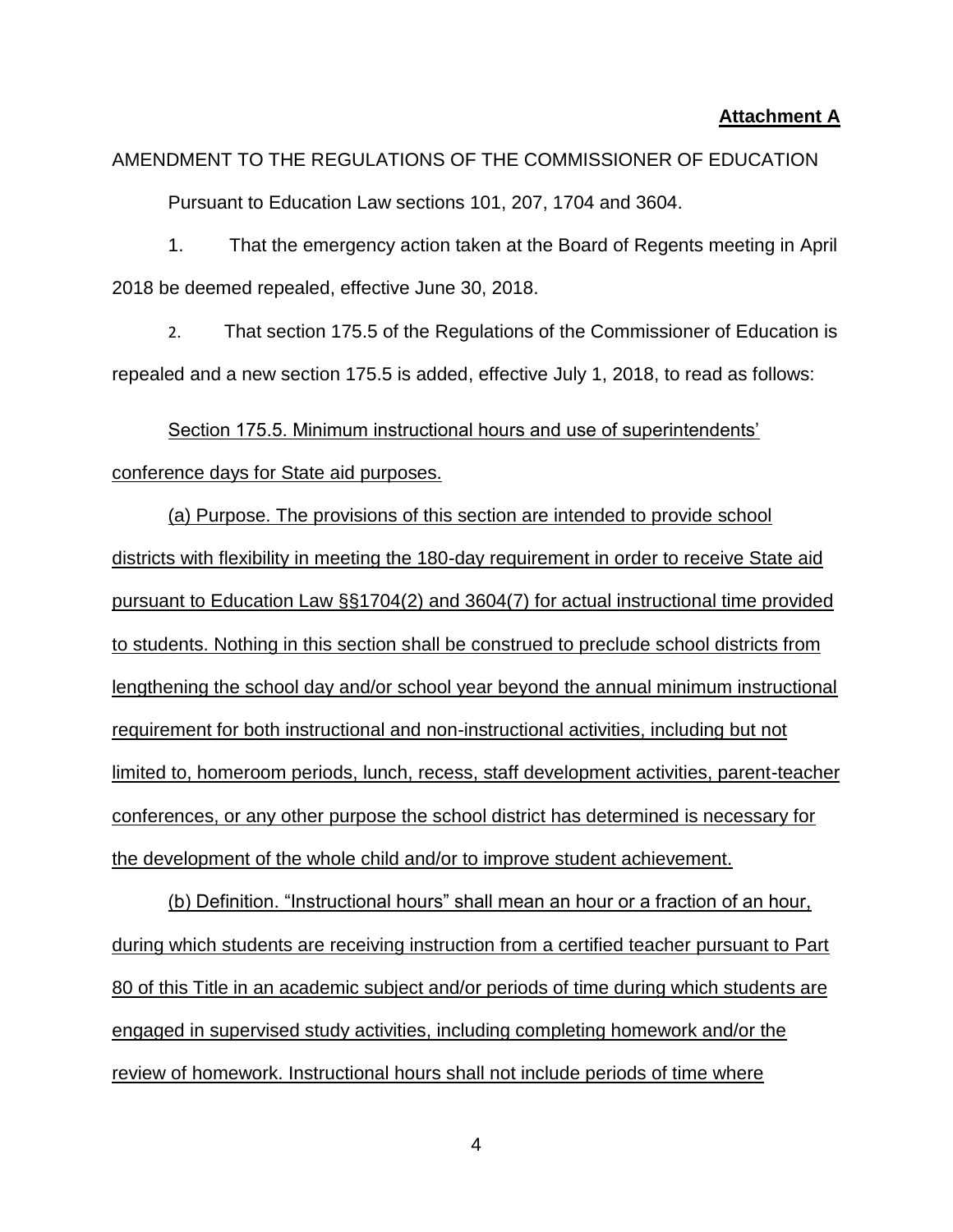instruction and/or supervised study time is not provided to students, such as lunch or recess.

(c) Annual Hourly Requirement. Commencing with the 2018-2019 school year, for the purpose of apportionment of State aid, any school district must be in session for at least 180 school days, and during such 180 days the school district must meet the following minimum annual instructional hour requirement:

(1) For pupils in half-day kindergarten, a minimum of 450 instructional hours.

(2) For pupils in full-day kindergarten and grades one through six, a minimum of 900 instructional hours.

(3) For pupils in grades seven through twelve, a minimum of 990 instructional hours.

(d) School calendar development. To ensure that school districts meet the annual instructional requirement in order to receive State aid, it is recommended that school districts establish school year calendars that exceed the minimum requirements as provided herein by at least the average number of emergency days that such district has taken over the previous five school years.

(e) Unscheduled school delays and early releases. Instructional hours that a school district scheduled but did not execute, either because of a delay to the start of a school day or an early release, due to extraordinarily adverse weather conditions, impairment of heating facilities, insufficiency of water supply, shortage of fuel, destruction of a school building, or such other cause as may be found satisfactory by the Commissioner, may still be considered as instructional hours for State aid purposes for up to two instructional hours per session day, provided, however, that the superintendent shall certify to the Department, on a form prescribed by the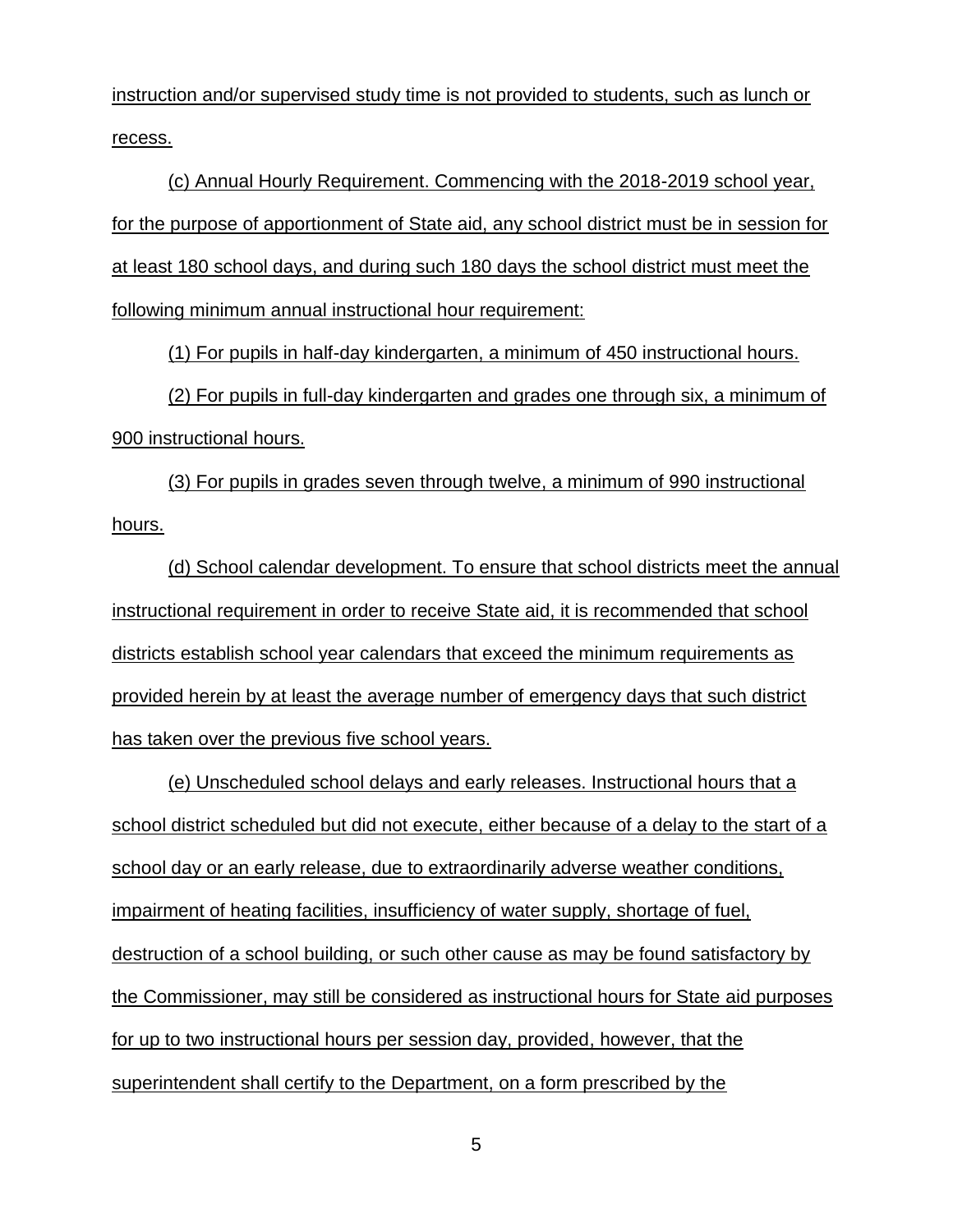Commissioner, that an extraordinary condition existed on a previously scheduled session day and that school was in session on that day.

(f) Double or overlapping sessions. The provisions of subdivision (c) of this section shall not apply to schools which operate on double or overlapping sessions, provided the written approval of the Commissioner to operate such sessions has been obtained prior to the scheduling of such sessions for any school year.

(g) The provisions of subdivision (c) of this section shall not apply where the prior written approval of the Commissioner has been obtained to conduct, in a given school year, an experimental or alternative program involving daily sessions consisting of fewer hours than would otherwise be required by the provisions of subdivision (c) of this section.

(h) Use of superintendents' conferences.

(1) Superintendents' conferences to provide staff development activities that are related to implementation of the new high learning standards and assessments, general staff orientation, curriculum development, in service education, or parent-teacher conferences may be credited toward the annual instructional requirement. Provided, however, that the average scheduled hours for a school day based on the school calendar (e.g., 5 hours for elementary, 5.5 for secondary) shall be considered one superintendents' conference day authorized pursuant to Education Law §3604(8) and a district may use up to the product of four such hour amounts in a given school year, and provided that such conferences occur on days when the regular day schools of the school district may legally be in session, and provided further that such conference days may not be scheduled for routine school administrative matters such as the grading of assignments, the preparation of pupil assignments, record-keeping, or the preparation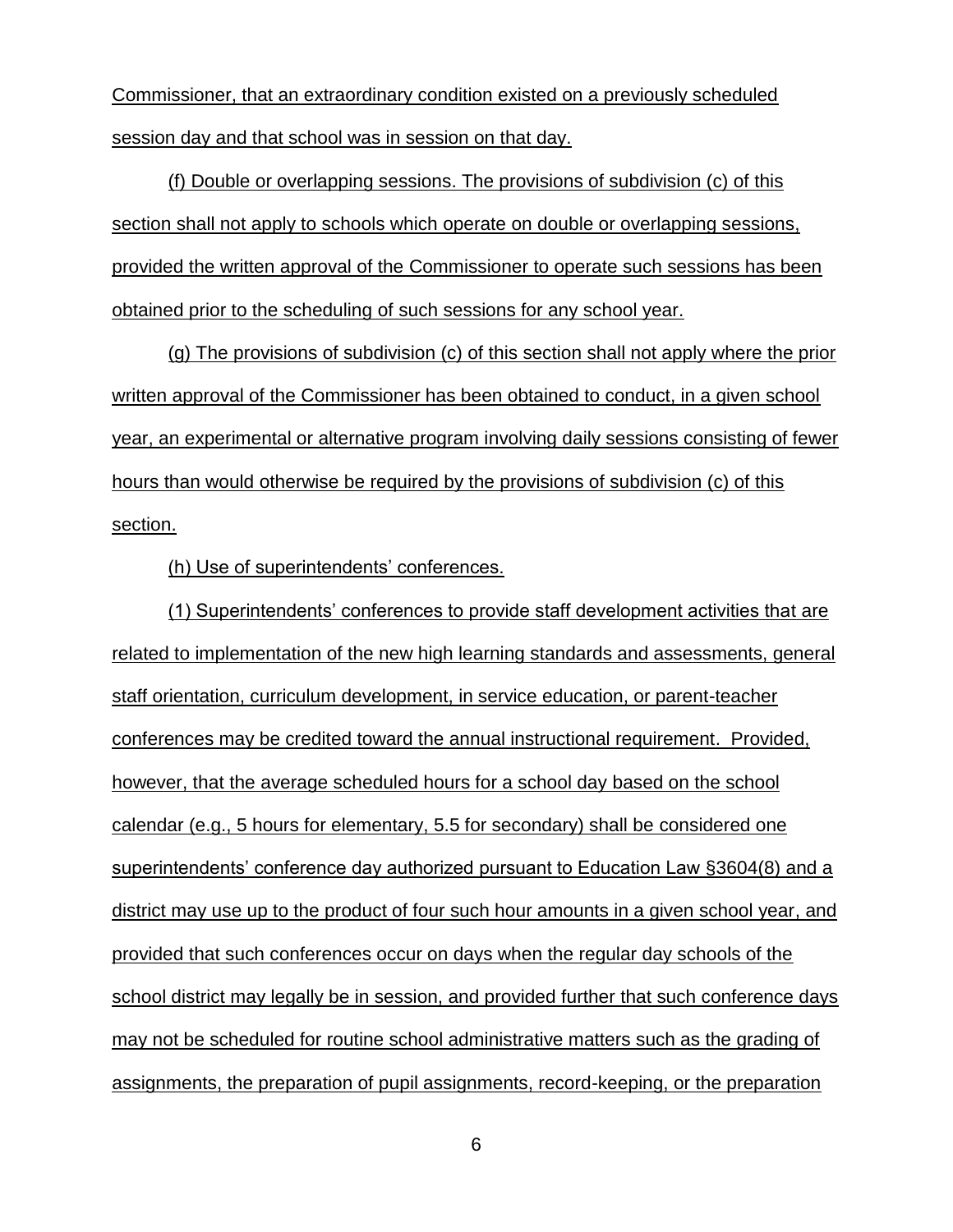of lesson plans. Such superintendents' conferences authorized pursuant Education Law §3604(8), may be held, if the school district so elects, in the last two weeks of August, subject to collective bargaining requirements pursuant to article fourteen of the Civil Service Law.

(i) Regents examinations and other state assessments.

(1) Regents examinations. For only the grade levels sitting for a Regents examination, a district may schedule the average number of instructional hours it provides on non-examination days for days on which Regents examinations or Rating Day(s) are held, and have such hours count toward the annual minimum hourly requirement. On such days, attendance need not be taken, and attendance may not be assumed and claimed for State aid purposes under any circumstances. If grades seven through twelve are housed in the same building, school district officials may excuse the students from any grade level for which an examination is not being offered if their class schedules are disrupted by the Regents examination schedule and if staff are needed to properly administer such examinations.

(2) New York State Assessments. Session days during which New York State Assessments, including but not limited to the Grades 3-8 English language arts and mathematics assessments, are administered are days on which attendance must be taken and which instructional hours count toward the annual minimum hourly requirement.

(3) Other state assessments. On session days during which alternative and/or pathway assessments, as defined in section 100.2(f) and (mm) of this Title, are administered, attendance must be taken and only actual instructional hours for pupils in attendance, including the examination time, may be included within the instructional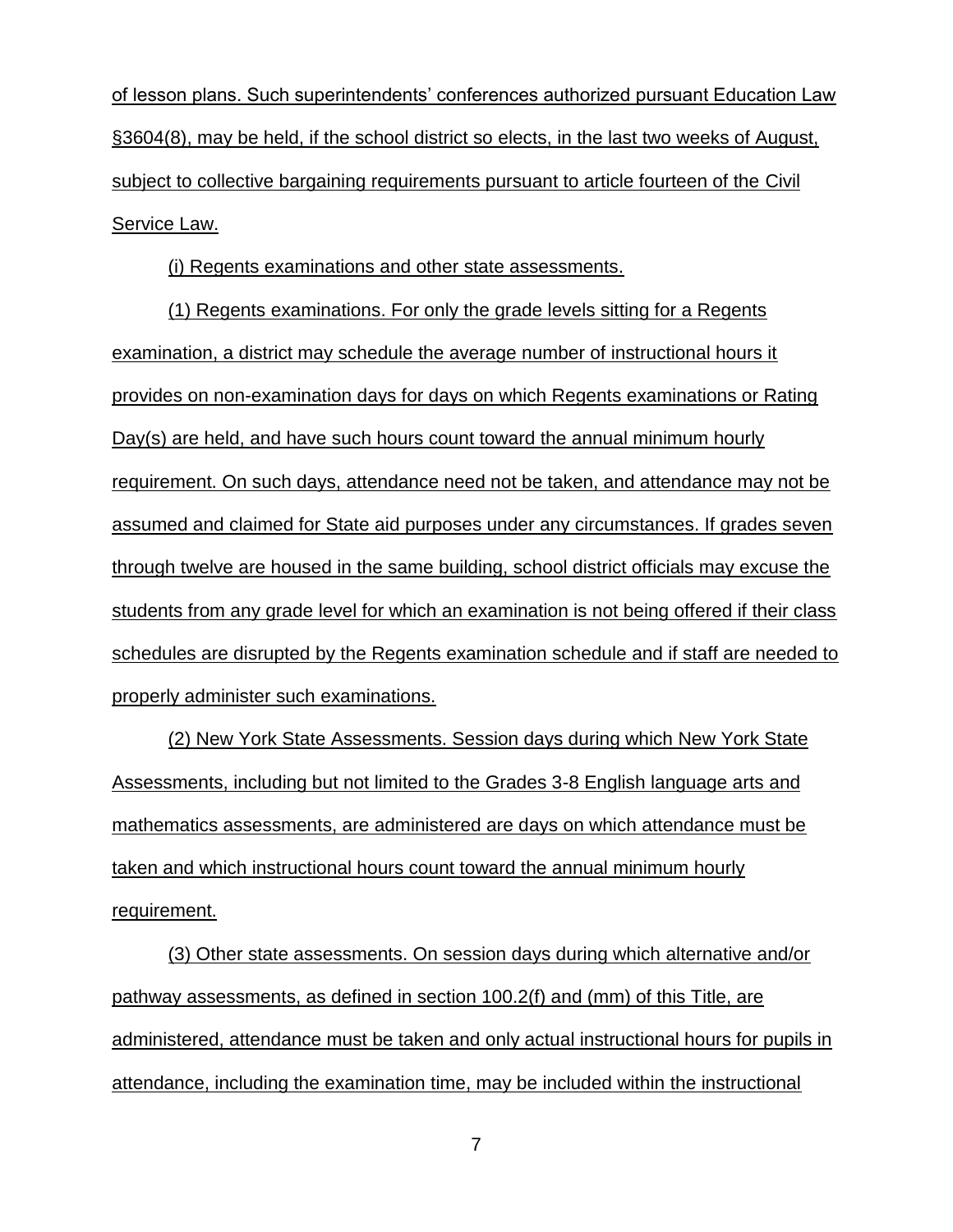hour requirement. Grade levels that are excused from instruction on those days may not have hours count toward the requirement.

(j) Short session aid deduction. For the purposes of reducing State aid pursuant to Education Law §3604(7), "one day" shall mean:

(1) For pupils in half-day kindergarten, two and one-half hours.

(2) For pupils in full-day kindergarten and grades one through six, five hours.

(3) For pupils in grades seven through twelve, five and one-half hours.

In the event that a school district has a total deficiency in hours that equals a fraction of hours per day pursuant to this paragraph, such deficiency shall be rounded up to the next whole day.

(k) Nothing in this section shall be construed to abrogate any conflicting provisions of any collective bargaining agreement in effect on June 30, 2018 during the term of such agreement and until the entry into a successor collective bargaining agreement to the extent required under article 14 of the Civil Service Law.

2. Section 175.2 of the Regulations of the Commissioner of Education is amended, effective July 1, 2018, to read as follows:

Section 175.2. Attendance records for examination days for State aid purposes.

Each school district in which Regents examinations are administered in January, April and June may omit the record of attendance for pupils in the grade levels in which such examinations are given, on the days designated for the administration of such examinations, for the purpose of computing average daily attendance for State aid. The record of attendance of pupils of the grade level in which the Regents Scholarship examination is given may also be omitted for the day on which such examination is administered. The record of attendance for grades located in the same buildings in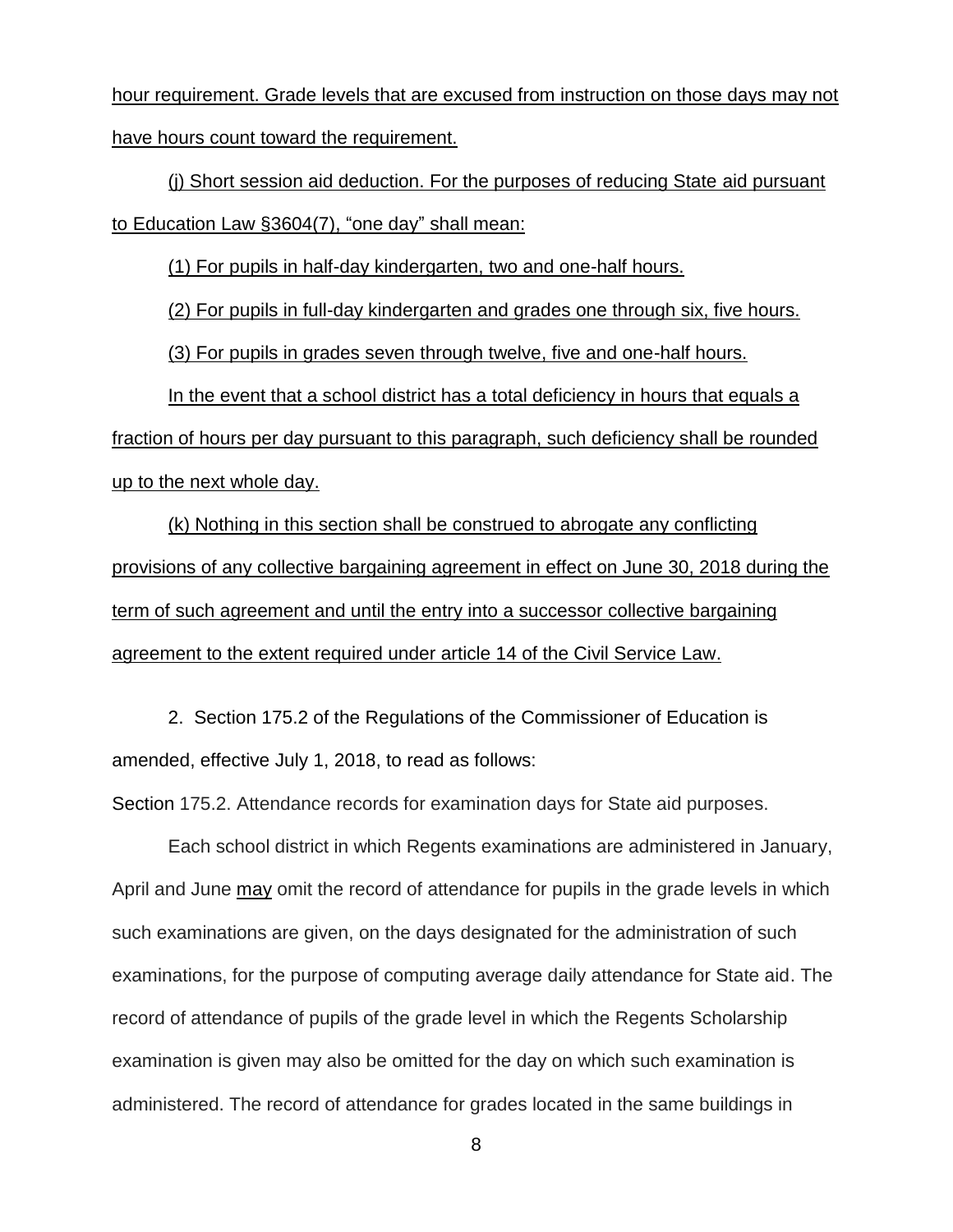which such examinations are administered may be omitted, if it is necessary to suspend instruction for such grades in order to provide adequate staff and space for the administration of such examinations. The hours used on examination days, as well as the days themselves, referred to in this section shall be counted for the purpose of satisfying the minimum instructional hour requirement [that school districts shall provide 180 days of instruction] pursuant to section 175.5 of this Part.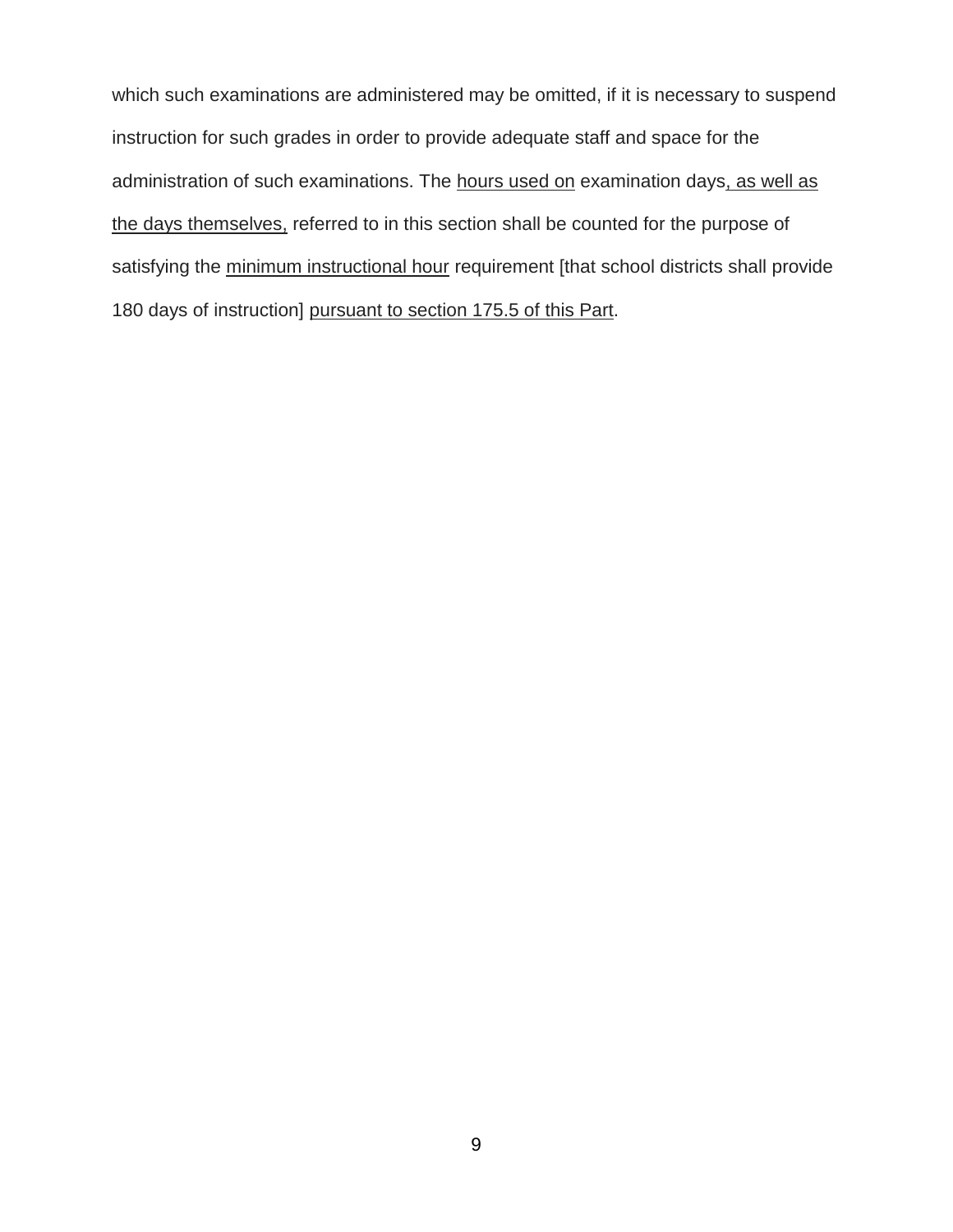# STATEMENT OF FACTS AND CIRUCMSTANCES JUSTIFYING THE EMERGENCY ACTION

At its December 2017 meeting, the Board of Regents discussed a months-long process of stakeholder engagement and feedback related to the minimum instructional time required for State Aid. At its April 2018 meeting, the Board of Regents adopted an emergency regulation to reform the existing instructional requirement, which is based on 180 days with a minimum number of instructional hours each day, to 180 days with a minimum number of instructional hours provided over the course of the school year. The proposed amendment also provides clarity around existing procedures relating to the scheduling of examinations, superintendent conference days, and extraordinary weather conditions. These revisions will provide school districts with maximum flexibility in providing instructional time for their students. However, based on public comment received during the comment period required under the State Administrative Procedure Act, the Department recommends making an additional change to the proposed amendment regarding the calculation of superintendents' conference days.

It is anticipated that the revised rule will be presented for adoption as a permanent rule at the September 2018 Board of Regents meeting, which is the first scheduled meeting after expiration of the 30-day public comment period prescribed in the State Administrative Procedure Act for State agency rule makings and the permanent rule will not be effective until October 3, 2018. However, emergency action is needed at the June 2018 meeting in order to ensure that school districts are on notice of the revised rule prior to the 2018-2019 school year so that they can finalize their school calendars and complete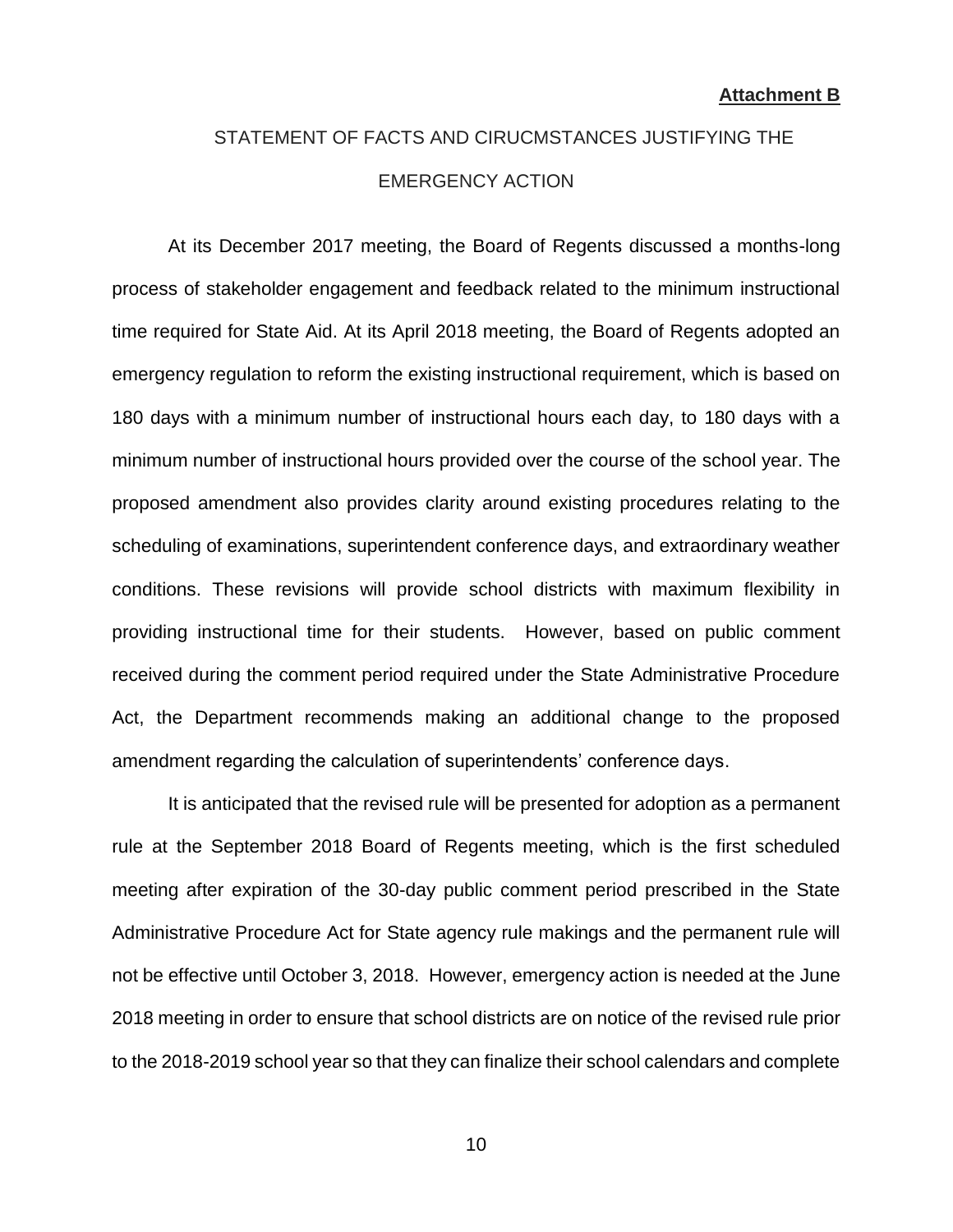any collective bargaining agreement negotiations needed to comply with the proposed amendment prior to the start of the school year.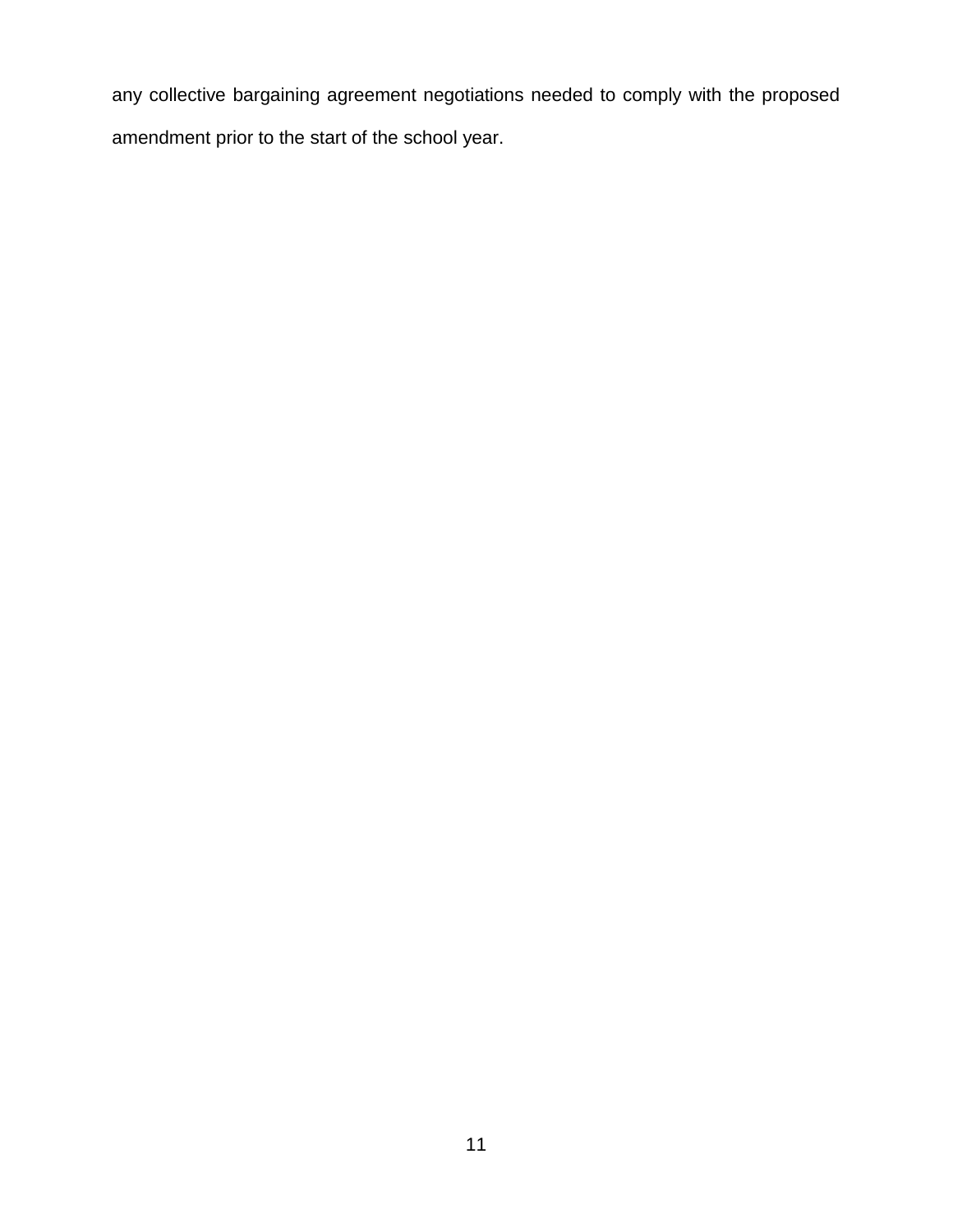# **Attachment C**

#### ASSESSMENT OF PUBLIC COMMENT

Since publication of Proposed Rule Making in the State Register on January 17, 2018, the State Education Department (SED) received several comments:

1. COMMENT:

One commenter asked that school districts be allowed to begin the school year prior to Labor Day.

DEPARTMENT RESPONSE:

SED has proposed legislation that would authorize school districts to commence the school prior to September 1, subject to local discretion.

2. COMMENT:

Multiple commenters were concerned about the provision that allows for up to two hours of a weather delay or early release to be counted toward the total yearly aggregate instructional hours, noting that their district often utilizes three-hour delays.

DEPARTMENT RESPONSE:

School districts have, traditionally but not necessarily universally, utilized one or twohour delays on days with inclement weather to allow for their local municipalities to clear the roads. The existing regulation allows for such delays to occur without penalizing the district for State aid purposes (i.e., allowing the day to count).

SED believes that allowing anything more than two hours would significantly reduce the amount of instructional time provided to students, and that a delay of three hours, for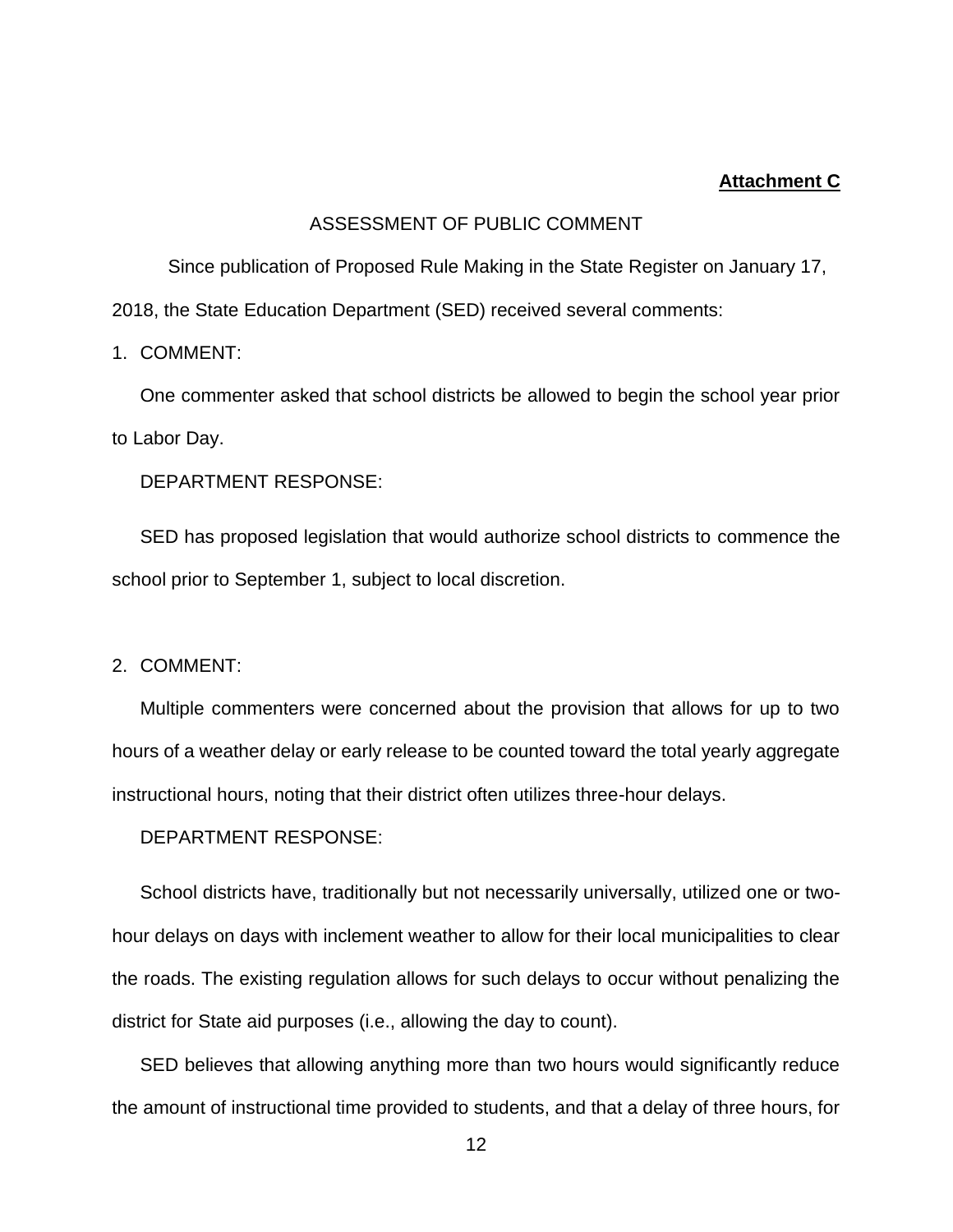example, would mean in many cases districts would be providing as little as a half or less of a scheduled school day; with such a reduced amount of hours, the school district should consider simply closing for the full day for the sake of student safety.

#### 3. COMMENT:

One commenter was concerned about the provision that allowed, in buildings where grades seven through twelve are housed together, for non-tested grades to be released for the day of a Regents examination, but still have their scheduled hours count, if staff were needed to administer the exams. The concern is that the regulation applies only to buildings with seven through twelve, but that the same issue arises in buildings that are just the high school grades (nine through twelve).

# DEPARTMENT RESPONSE:

The allowance for dismissals included in the regulation is consistent with current guidance. Moreover, the Department does not believe that many staff (outside of 7-12) would be needed to administer these exams.

# 4. COMMENT:

One commenter requested that the hours for final exams for grades seven and eight be counted in the same manner as the Regents exams for grades nine through twelve.

# DEPARTMENT RESPONSE:

If the commenter means that some final exams for grades seven and eight should be offered during Regents examination week, but students who are not taking such exams can be dismissed from school, the Department points out that the Regents exams are the only exams treated in this way, and this is consistent with past practice. Other exams,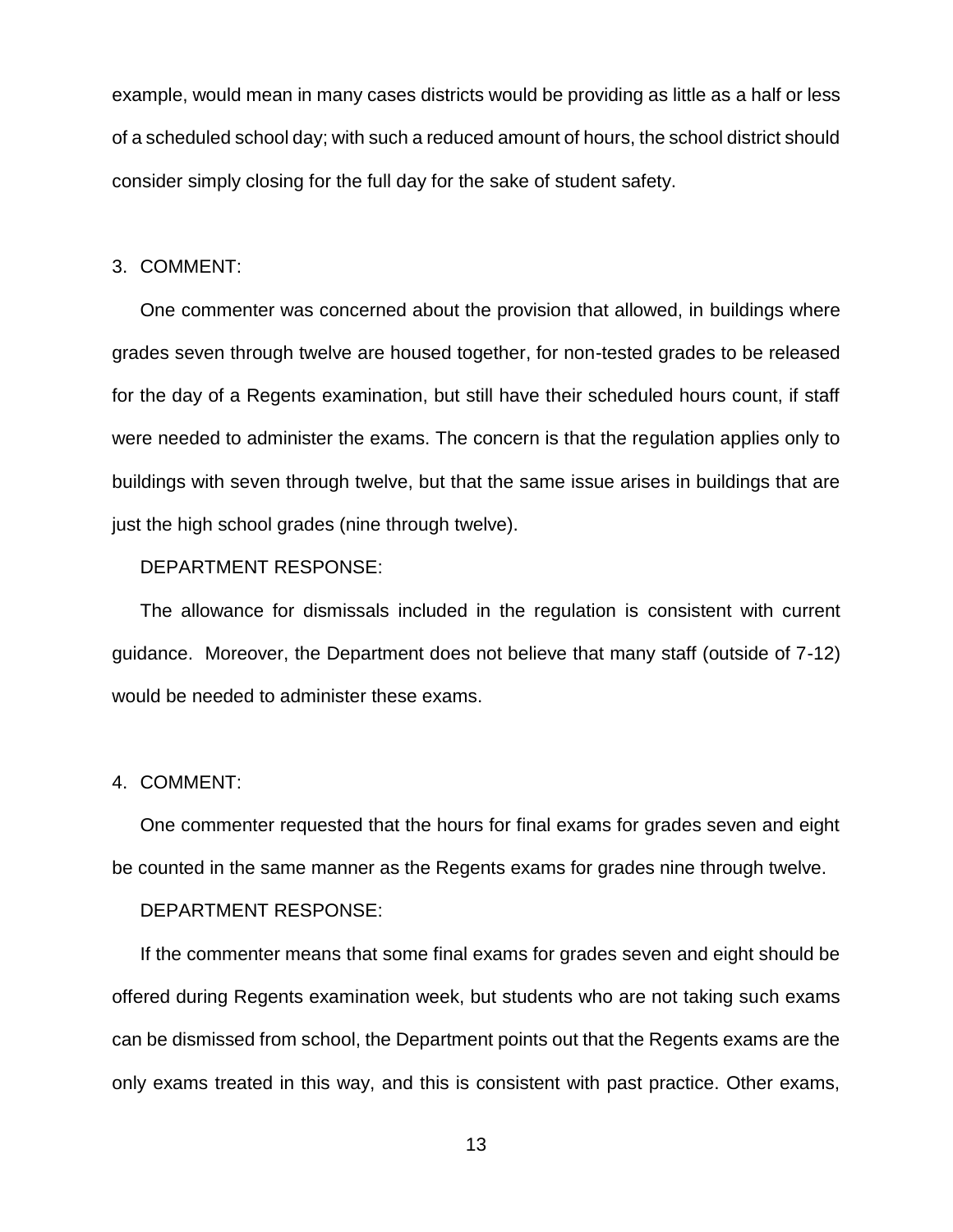such as local examination finals and the grades 3-8 State assessments, still require all students to be in session for those session days to count toward the 180-day requirement. The revised regulation is not changing that practice; districts are still required to schedule instructional time for students in those grade levels who are not taking exams.

#### 5. COMMENT:

Multiple commenters requested that time that students spend travelling between class periods ("passing time") be counted as instructional time.

# DEPARTMENT RESPONSE:

The proposed amendment merely sets the minimum amount of instructional time for State aid purposes. Minimum instructional hours, by definition, are not intended to capture the full school day that a district may offer to its students. Passing time is not time during which the students are engaged in actual instructional activities, and it is assumed that districts are building in both the required minimum instructional time and any operational non-instructional time such as passing time and homeroom. In addition, see Response to Comment #27.

#### 6. COMMENT:

One commenter recommended that the regulations be clarified in its application to preschool special education ("4410") and 853 school programs, including an allowance for "instructional lunch," which is provided in some early and special education programs, to be considered as instructional time.

# DEPARTMENT RESPONSE: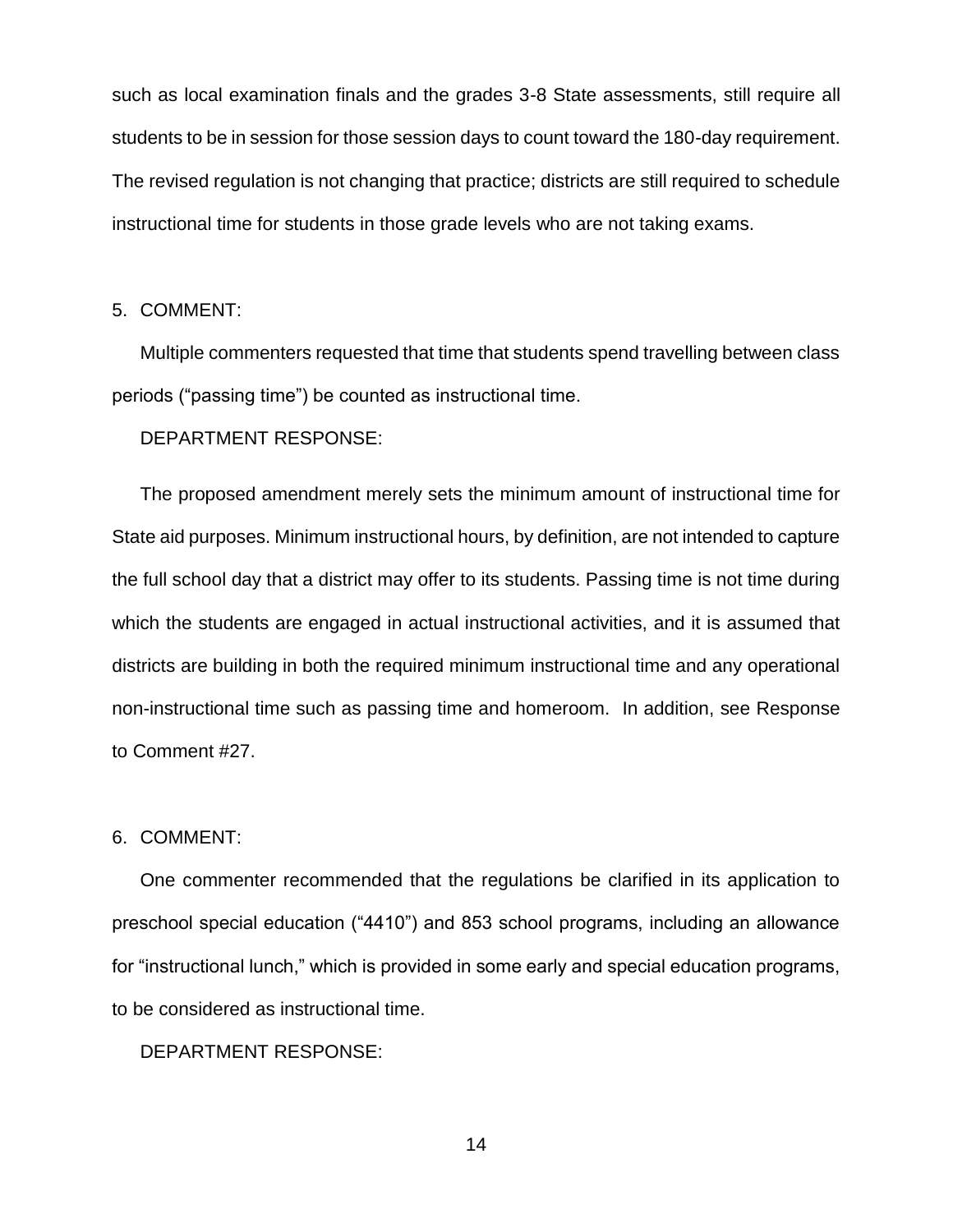The proposed regulation only relates to the minimum instructional hours required by school districts in order to receive their full allocation of Foundation Aid. Since 4410 and 853 programs do not receive Foundation Aid, their instructional requirements do not fall under either the existing or proposed regulations, and as such do not need to be addressed herein.

# 7. COMMENT:

Multiple commenters were concerned about the proposed regulation's limit to two days on the number of Superintendent's Conference Days that can be held in the last two weeks of August, citing that neither statute nor existing guidance carry such limitation.

DEPARTMENT RESPONSE:

SED agrees that Education Law §3604(8) does not contain a limitation of two superintendent conference days in August and has revised the proposed regulation to remove this limitation and reflect the statutory allowance.

# 8. COMMENT:

Multiple commenters wrote in support of the proposed regulation, specifically related to the additional flexibility offered to school districts in the development of their calendars. In addition, one commenter supported the codification of the Department's longstanding practice of defining instructional time as being exclusive of lunch and recess.

DEPARTMENT RESPONSE:

No response is required because the comment was supportive.

# 9. COMMENT: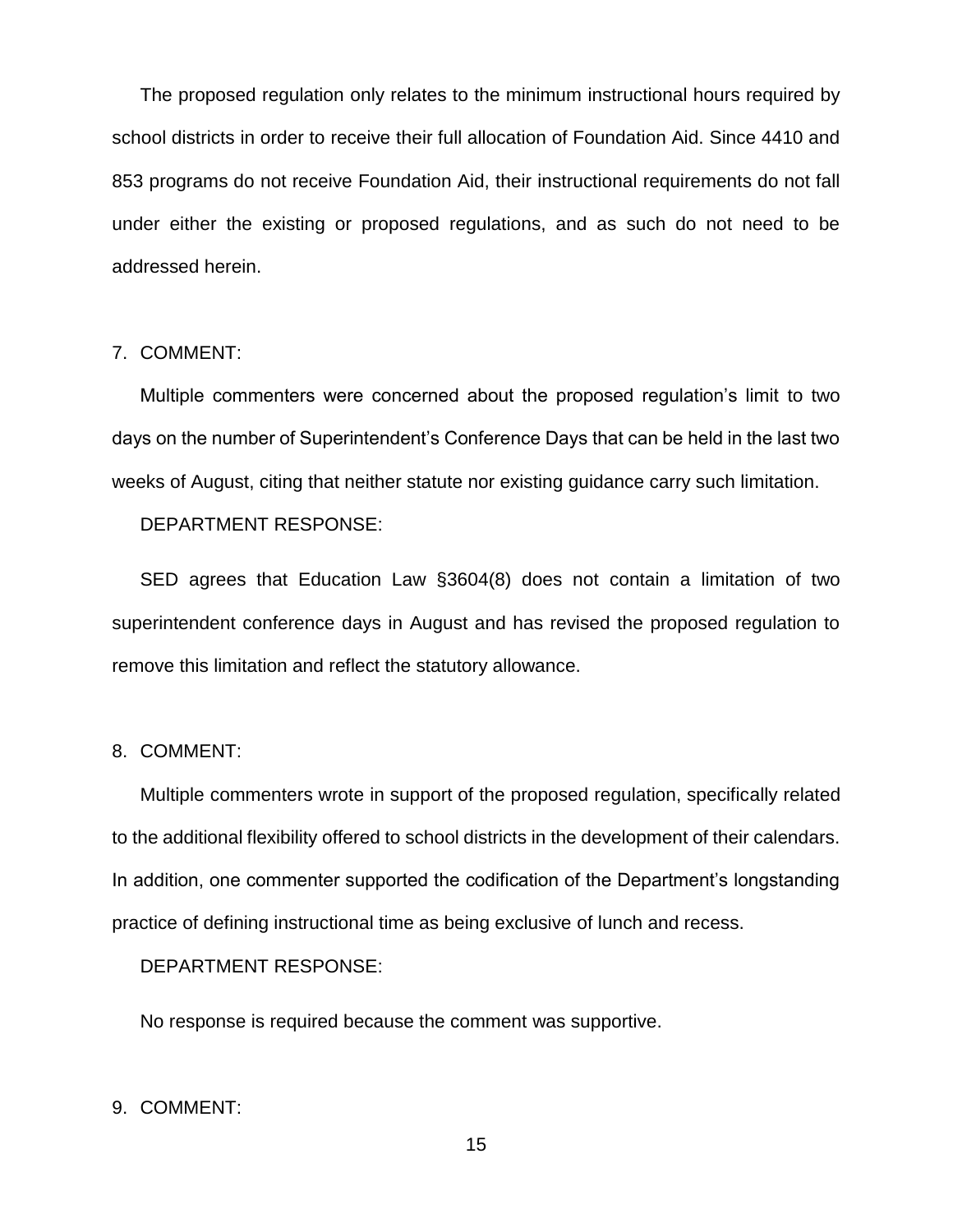Multiple commenters were concerned about the apparent exclusion of parent-teacher conferences as an allowable use of the four Superintendent Conference Days that are included within the minimum instruction requirement. They stated that parent-teacher conferences were specifically authorized in the statute governing Superintendent Conference Days and in existing regulation and guidance and were concerned that removing that allowance could potentially create collective bargaining issues.

DEPARTMENT RESPONSE:

SED agrees and the proposed amendment has been revised to reflect this allowance.

#### 10.COMMENT:

One commenter requested that the regulation be amended to allow for session days for middle and high school students to be held after the end of the June Rating Day but before July 1<sup>st</sup>, noting that such allowance would establish consistency across grade levels.

#### DEPARTMENT RESPONSE:

The Department understands the concern, but is equally concerned with the quality of instructional time that would be offered after all Regents and final examinations have been administered and course grading is completed in anticipation of graduation, which typically occurs before July 1<sup>st</sup>. In recent years, including the current 2017-18 school year, when significant weather conditions have impacted schedules statewide, SED has allowed for one day after Rating Day to be used for an unused Superintendents' Conference Day to make up one such cancelled day (information available here: [https://stateaid.nysed.gov/attendance/sched\\_superintendents\\_conf\\_day\\_june\\_2018.htm](https://stateaid.nysed.gov/attendance/sched_superintendents_conf_day_june_2018.htm) ). The Department will continue this practice. Therefore, no revisions are necessary.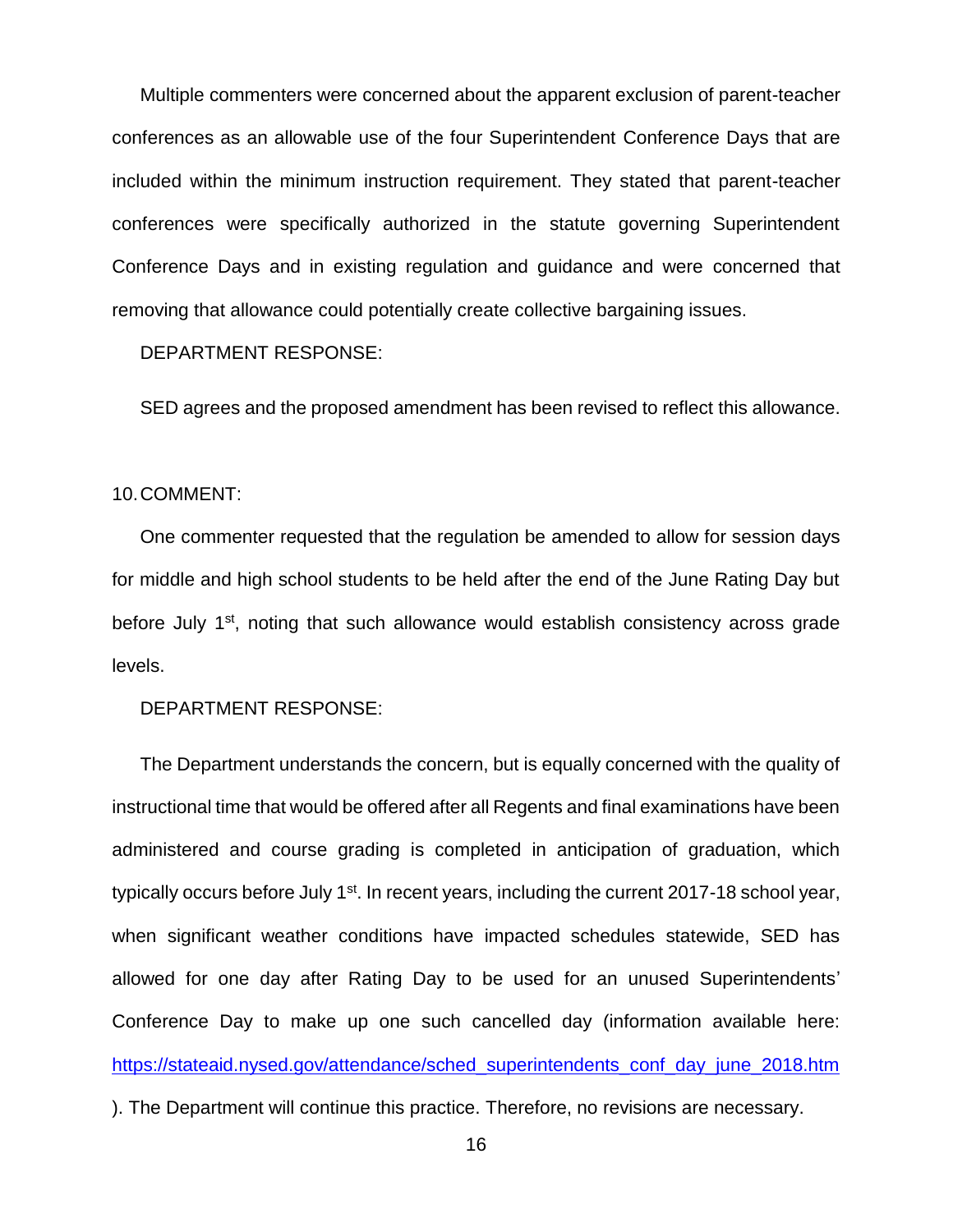#### 11.COMMENT:

One commenter requested clarification about whether districts must still meet the 180 day requirement so long as they've met the annual aggregate minimum hourly requirement.

# DEPARTMENT RESPONSE:

Yes, Education Law §3604 requires that districts be in session for no less than 180 days or be subject to a financial penalty. Therefore, school districts must continue to hold session for 180 days and meet the annual minimal instructional time over those 180 days.

#### 12.COMMENT:

Two commenters recommended that references to BOCES be removed from the proposed regulation as they ultimately do not receive state aid.

# DEPARTMENT RESPONSE:

SED agrees and has removed references to BOCES from the proposed regulatory language.

# 13.COMMENT:

One commenter noted that it is not mandated that districts provide education at the kindergarten level, and it could be problematic to require a minimum number of hours.

DEPARTMENT RESPONSE:

The commenter is correct that kindergarten is not mandated in all districts. The proposed regulation does not mandate kindergarten by virtue of establishing a minimum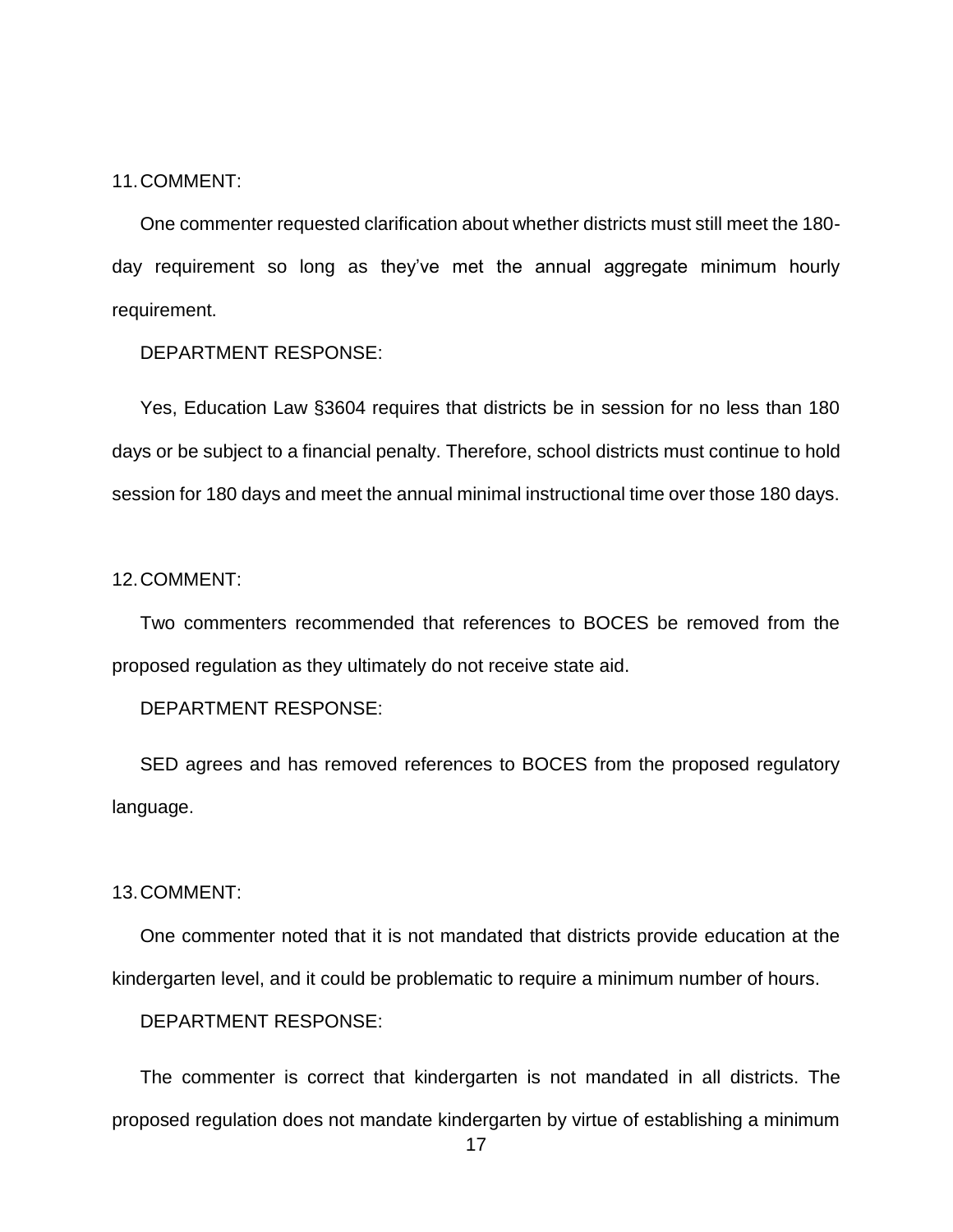number of hours for kindergarten. Instead, it is establishing the minimum number of hours required for either a half day or full day kindergarten program, *if* a school district decides to offer it for State aid purposes only.

#### 14.COMMENT:

One commenter asked for clarification on how study halls are counted for purposes of the requirement, as not all students have them built into their schedules.

# DEPARTMENT RESPONSE:

Supervised study halls count toward the minimum instructional time. With respect to the commenter's question relating to what happens if not all students have them built into their calendars, the school district must review its calendar and student schedules to determine if it is providing the minimum instructional time to its students (which can be done in a variety of ways for its varying student population).

#### 15.COMMENT:

One commenter asked for clarification about how time for administering non-state assessments will or will not be counted within the requirement.

# DEPARTMENT RESPONSE:

In general, all time for administering local exams can be treated as regular instruction time. This does not preclude districts from having students sit for other examinations and still have that time count as instructional time.

# 16.COMMENT: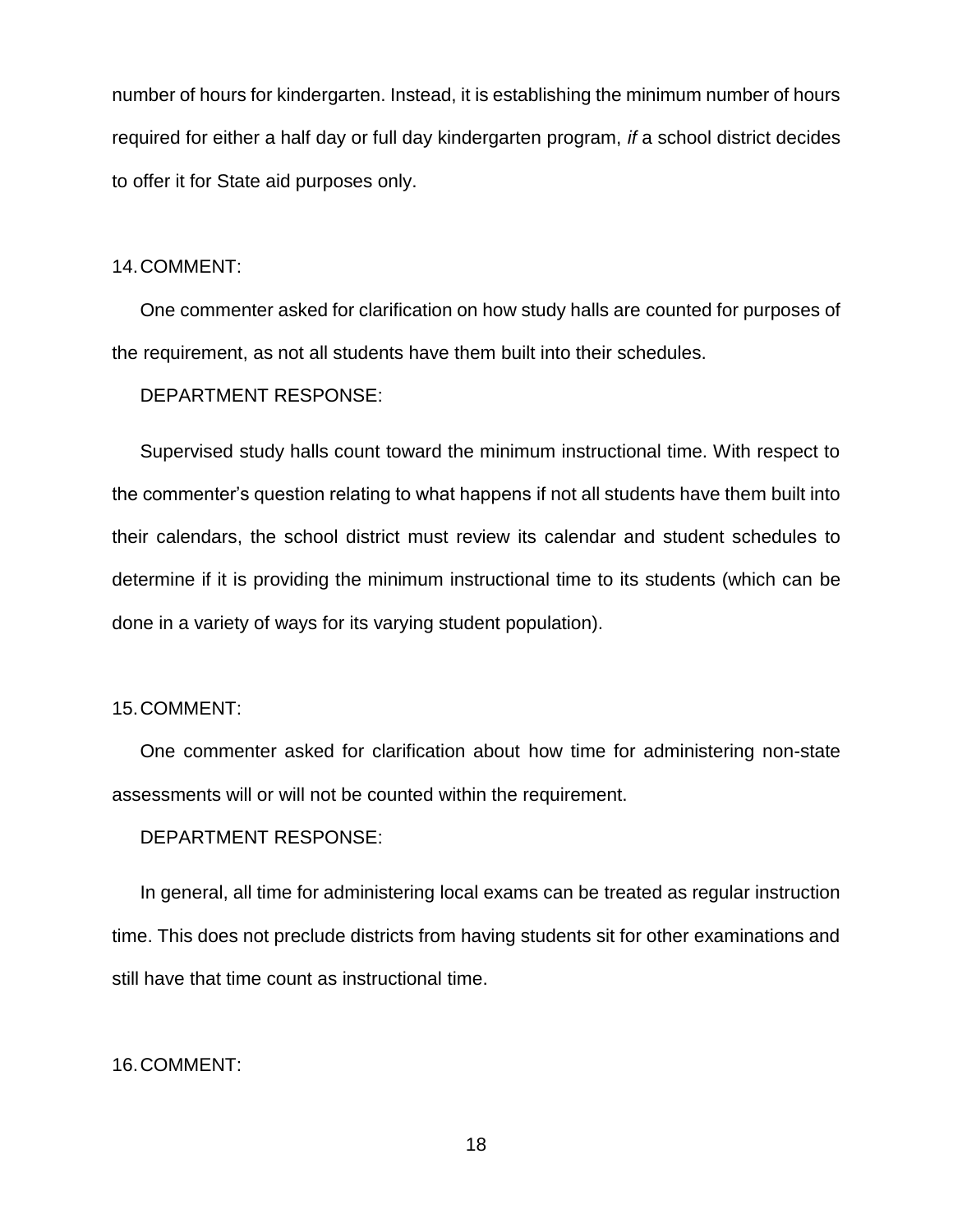One commenter asked for clarification on how time for Regents examinations are defined and counted within the new proposed requirement.

DEPARTMENT RESPONSE:

In general, if all students in a school remain in class session during the administration of Regents examinations, those days may be counted in the same manner that an average instructional day is counted.

However, if a school is electing to dismiss students who are not taking tests on days during which Regents exams are administered in a building housing grades seven through twelve, the following rules will apply:

- If the dismissals are occurring in a school building where no Regents exams are being administered, no time after dismissal may count toward the minimum instructional time requirement (i.e., if there is a half-day dismissal, no time after dismissal may be counted).
- If the dismissals occur in a building where Regents exams are being administered, and the students' schedules are disrupted by the exams because of staff needs for administering them or because some number of students are taking said exams, the district may claim—for the dismissed grades—the number of hours the exams are administered for the students taking exams. For instance, if a grade is dismissed for the full day, and they are normally scheduled for six instructional hours, and the Regents exams are scheduled for three hours, the dismissed grades may be credited for three instructional hours that day.

Again, as noted in comment #4, the regulation limits this practice to only buildings that house grades seven through twelve.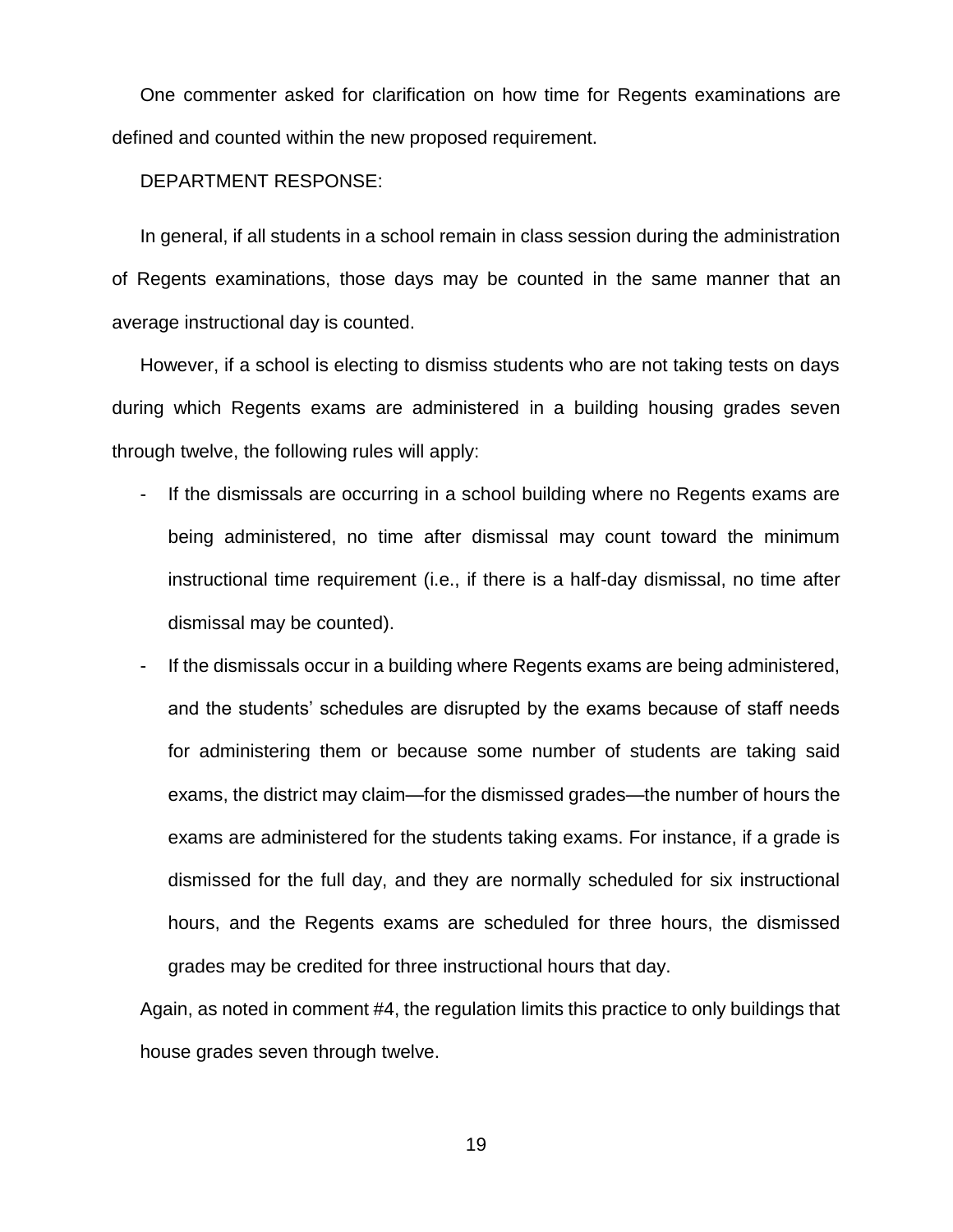#### 17.COMMENT:

One commenter asked for clarification on the definition of "overlapping sessions". DEPARTMENT RESPONSE:

Overlapping sessions refer to a historical occurrence where large city school districts had building space limitations that required them to split their student populations and hold two independent sessions during the course of one school day to accommodate the student population. It is the Department's understanding that currently, no school districts are utilizing this exception.

#### 18.COMMENT:

One commenter noted that the provision allowing for up-to-two hours per day for weather delays or early dismissals will require superintendents to certify those occurrences and could be a new reporting burden. They asked for clarification and potentially relief as it could be seen as an added mandate.

DEPARTMENT RESPONSE:

The Department will be developing additional guidance and forms to implement the proposed regulation. It is important that the Department maintains its ability to ensure full compliance with the requirement. However, the Department will take this concern under consideration and will attempt to develop guidelines and a process that are as least burdensome as possible.

# 19.COMMENT: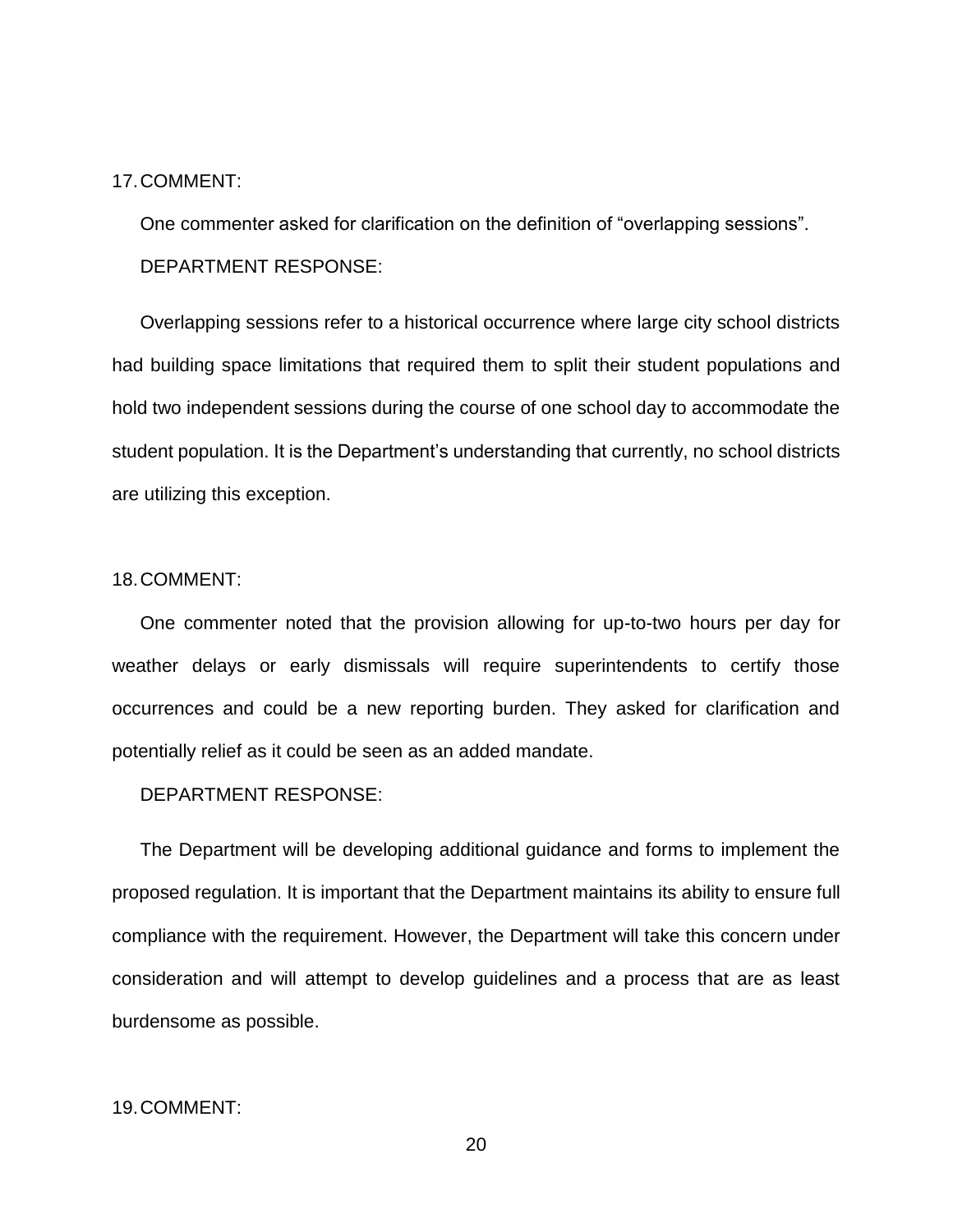One commenter asked how the Department calculated the number of hours authorized for Superintendent's Conference Days and for clarification on whether half days used for professional development can be combined into full days. Another also asked for confirmation that time can be done in increments less than one full day.

#### DEPARTMENT RESPONSE:

The number of hours allowed permitted for Superintendent's Conference Days under the proposed regulation is an extension of the current statute and regulation. Currently, Education Law §3604 allows for four superintendent conference days, and the regulations define a minimum day as two and one-half hours for half-day kindergarten, five hours for kindergarten through grade six, and five and one-half hours for grades seven through twelve. The proposed regulation is simply the product of the four statutory days multiplied by the existing minimum daily hours for the respective grade levels to determine an aggregate number of hours.

Under the proposed regulation, these hours can be used in increments as small as an hour and as much as a full-day, subject to the school district's local discretion, subject to collective bargaining if required under Article 14 of the Civil Service Law.

#### 20.COMMENT:

One commenter asked for clarification on how travel time to and from BOCES should be counted for students who attend programs at those facilities.

#### DEPARTMENT RESPONSE:

The regulation is intended to apply to the schedule the district is providing to the majority of students. Small variances in individual schedules for a subset of students,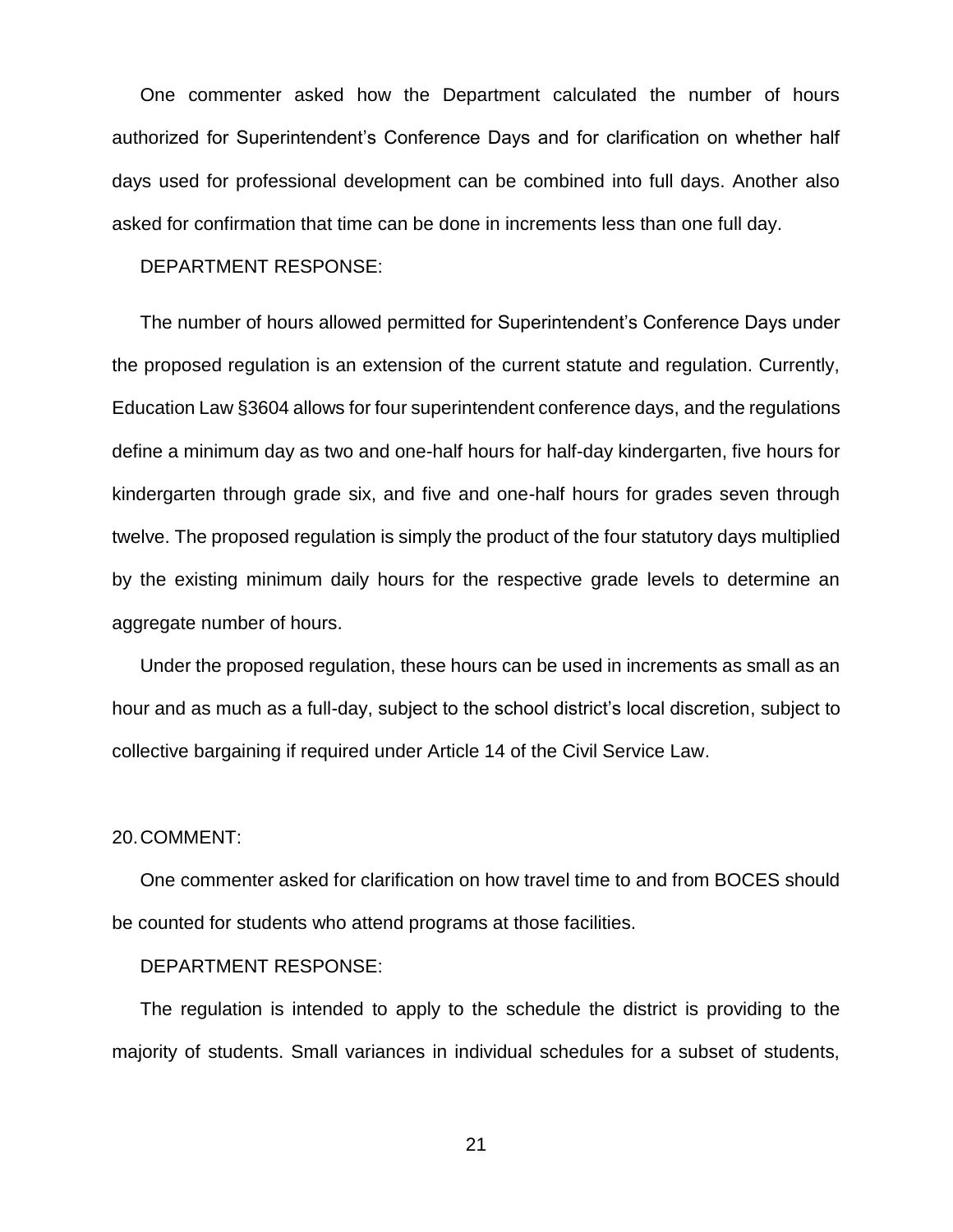such as travel time to a BOCES facility, independent study programs, or extended day programs, will neither count toward or against districtwide compliance.

#### 21.COMMENT:

One commenter requested that the Department consider the possibility of offering districts the ability to implement "virtual snow days" that allow students and teachers to engage in instructional activities online on days during which school is unexpectedly cancelled.

# DEPARTMENT RESPONSE:

This particular allowance is not contemplated under the existing or proposed regulations. The Department would need to research further the legal authorizations for such an allowance and the practicality of its implementation.

# 22.COMMENT:

One commenter asked for clarification on how school districts should comply with the proposed regulation in the interim while, in some cases, a new collective bargaining agreement is negotiated.

# DEPARTMENT RESPONSE:

The proposed amendment provides that "nothing in this section shall be construed to abrogate any conflicting provisions of a collective bargaining agreement in effect on June 30, 2018 during the term of such agreement and until the entry into a successor collective bargaining agreement to the extent required under article 14 of the Civil Service Law."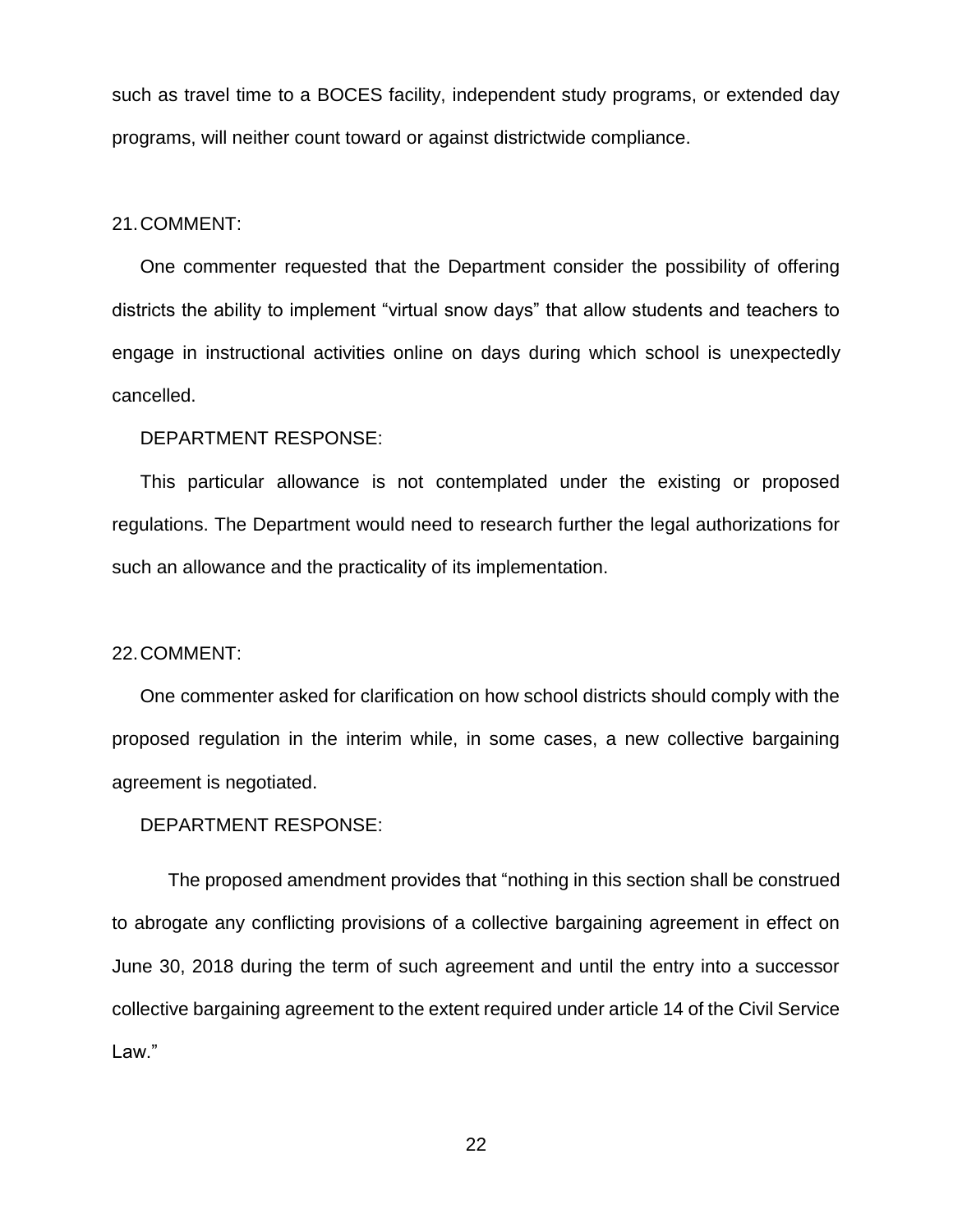23.COMMENT:

One commenter requested clarification about whether or not a school district can use a full day of Superintendent's Conference Day time for parent-teacher conferences.

DEPARTMENT RESPONSE:

As noted in comment #10, the Department recommends that the proposed amendment be revised to allow Superintendent's Conference Days to be used for parentteacher conferences. The amount of such hours that can be used for such purpose is up to the district's local discretion and may be executed as a full day within the limitations of the authorized time (i.e., up to the maximum of ten hours for half-day kindergarten, twenty hours for kindergarten through grade six, or twenty-two and one-half hours for grades seven through twelve).

#### 24.COMMENT:

One commenter asked for clarification about during which school year the proposed regulations would take effect.

DEPARTMENT RESPONSE:

The proposed regulations will be in effect for school years beginning with 2018-19. The existing regulation will still apply for the 2017-18 school year calendars, which school districts will report to SED as a part of their Fall 2018 aid claim submissions.

# 25.COMMENT:

One commenter asked for clarification if the rules for half-day parent-teacher conferences would change under the proposed regulations.

DEPARTMENT RESPONSE: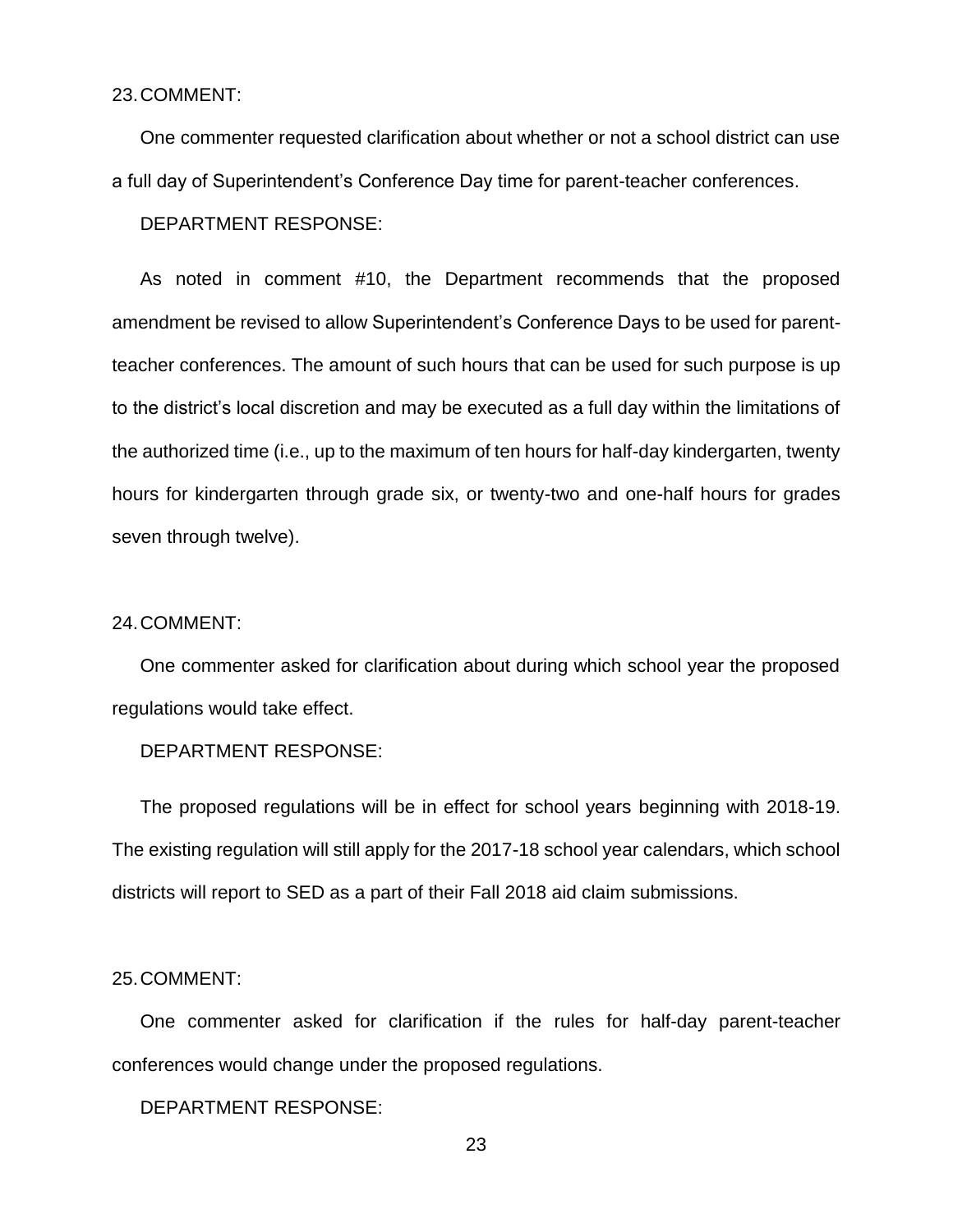Under the proposed regulation, the rule related to what was previously referred to as "shortened session" parent-teacher conferences will no longer apply. They are being replaced with parent-teacher conferences that can be scheduled in one of two ways:

- 1. As part of the four authorized Superintendent's Conference Days, up to the maximum of ten hours for half-day kindergarten, twenty hours for kindergarten through grade six, or twenty-two and one-half hours for grades seven through twelve. Parent-teacher conference hours may be included within the required aggregate annual minimum instructional hours; or
- 2. If scheduled outside of the four authorized Superintendent's Conference Days, parent-teacher conferences can be scheduled at local district discretion at any time, for any length of time, consistent with the scheduling on non-instructional time described in comment #1. Such hours may not be included in the aggregate annual minimum instructional hours.

# 26.COMMENT:

One commenter asserted that the annual aggregate minimum instructional hours required in the proposed regulation are incongruent with the instructional units of study and graduation requirements detailed in the Commissioner of Education's Part 100 Regulations. Specifically, in that regulation, units of study are defined as 180 minutes (three hours) per week, and twenty-two credits are required to graduate. They assert that those requirements translate to 720 hours at the high school level, rather than the 990 hours in the proposed regulation, even after accounting for additional instructional time (forty minutes instead of thirty-six) and one forty-minute study hall.

DEPARTMENT RESPONSE: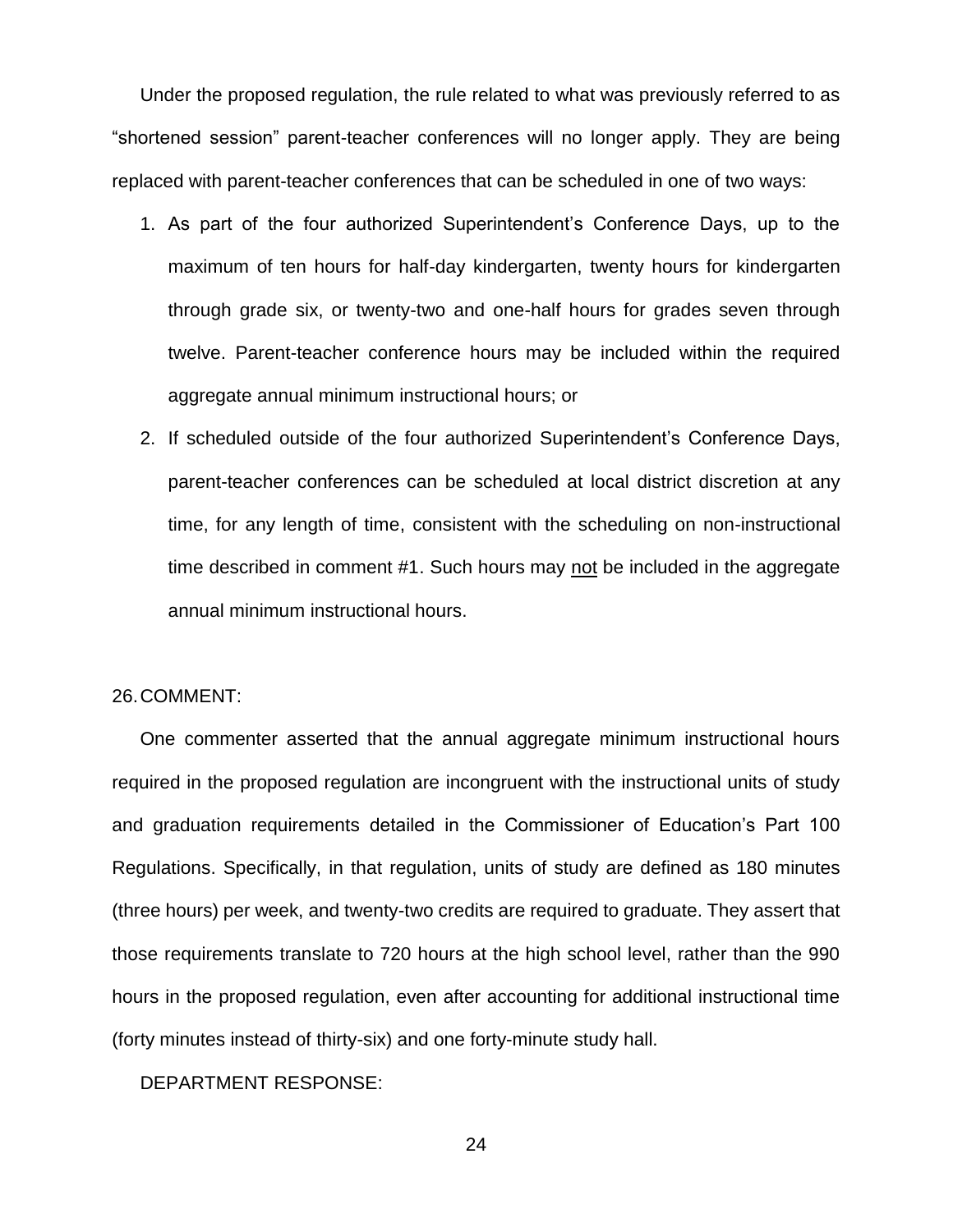First, the computation of the aggregate annual minimum instructional hours in the proposed regulation is the product of the current daily minimum instructional hours over the required 180 days. Therefore, there are no changes, in the interpretation of the Department, to how many hours are required and what may be counted in those hours in the shift from minimum daily hours to the annual requirement.

Second, the claim that the graduation requirements (plus two courses and study halls) translate to 720 hours per year is incorrect. The example used appears to include study hall time, which would increase the estimate from 720 hours to 840 hours. Second, the estimate also fails to include time for science labs, which are required to qualify to take a science Regents examination and are in addition to the required classroom instruction associated with earning a unit of credit. Moreover, SED believes that, as is currently the case, students should be provided more instruction than the minimum required for graduation to ensure the development of the whole child.

# 27.COMMENT:

Multiple commenters requested that the proposed regulation be amended to allow for recess or physical activity periods to count as instructional hours, noting that such activities are important to the overall physical and social development of students.

# DEPARTMENT RESPONSE:

SED recognizes the importance of physical education instruction and any physical education instruction that complies with Part 135 of the Commissioner's regulations by a certified instructor shall count toward the minimum instructional time for State aid purposes. SED also recognizes that there are a variety of non-instructional activities that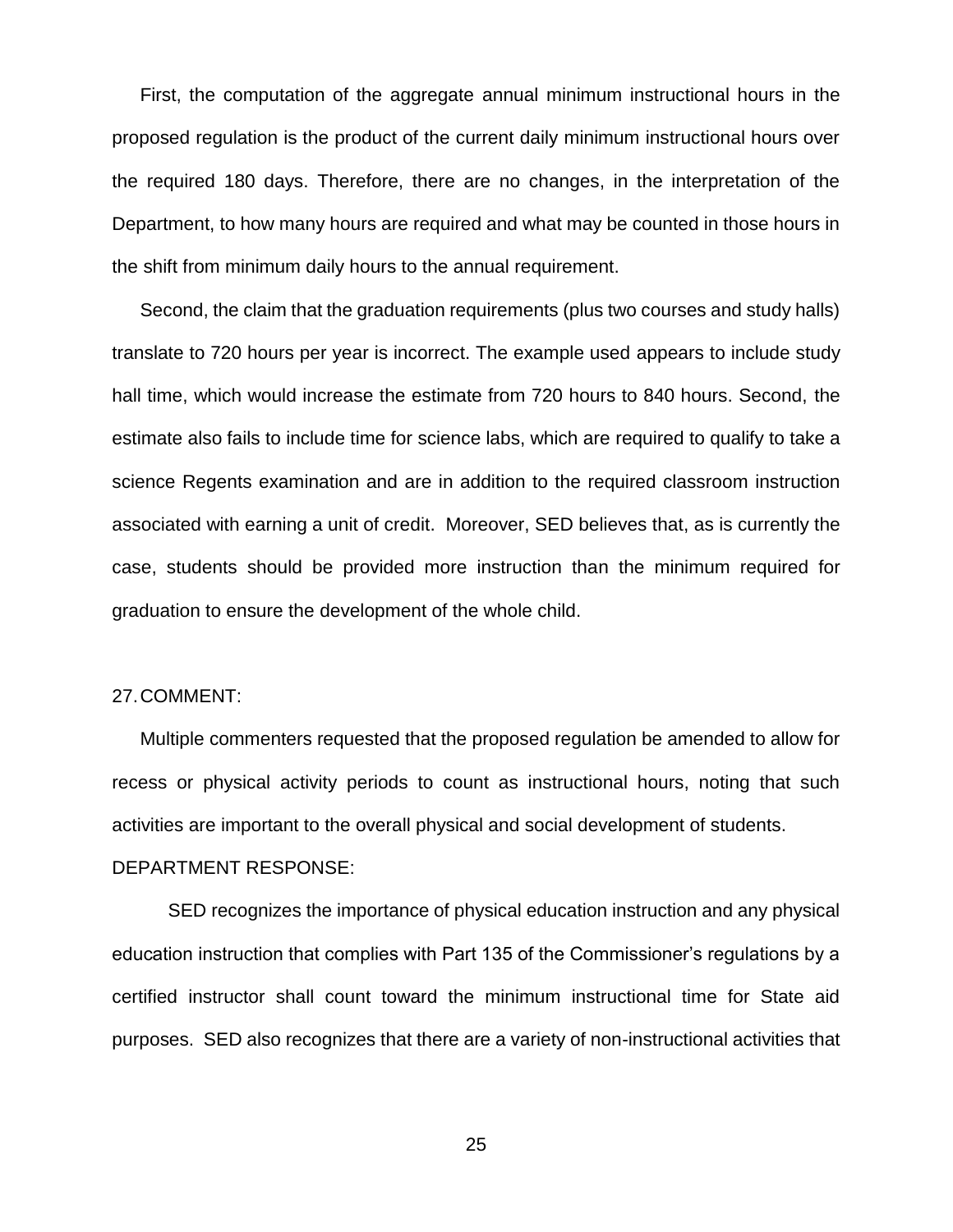may occur in the school day that may positively impact the development of students, including recess.

The proposed amendment is only a minimum. Therefore, the Department also added a provision to the regulations to make it clear that nothing in the proposed regulation should be construed as precluding school districts from lengthening the school day and/or school year beyond the annual minimum instructional requirement. Extensions may include both instructional and non-instructional activities including but not limited to homeroom periods, lunch, recess, staff development activities, parent-teacher conferences, or any other purpose the school district has determined is necessary for the development of the whole child and/or to improve student achievement.

# 28. COMMENT:

One commenter requested that final guidance from the Department and any Frequently Asked Questions document published should also include information from the Office of Special Education and the State Office for Religious and Independent Schools as to how the requirement impacts those programs.

# DEPARTMENT RESPONSE:

The Department will take that request under consideration and attempt to provide as much information as possible in the guidance it produces.

### 29.COMMENT:

One commenter noted concern about the additional flexibility provided to school districts under the proposed regulation could lead to some scheduling conflicts for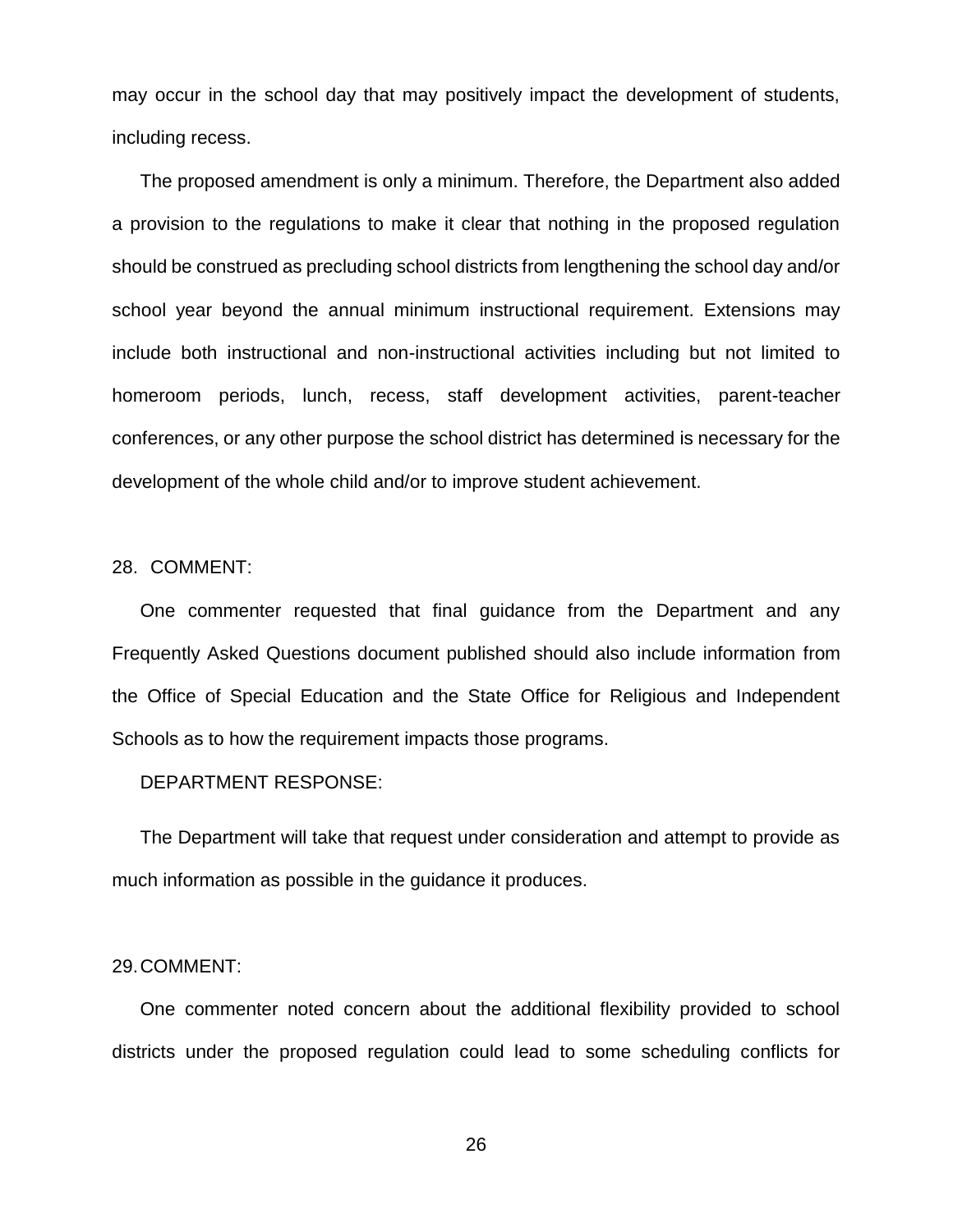nonpublic schools, as the public schools utilize the flexibility in ways to add additional half days.

# DEPARTMENT RESPONSE:

The proposed regulation does not in any way change the obligations that public school districts have in providing transportation and certain educational services to nonpublic school students. The Department understands this concern and will monitor the developments closely as school districts make changes to their calendars because of this proposed regulation. The Department also recommends that nonpublic schools and school districts work collaboratively when developing their respective school calendars.

#### 30.COMMENT:

One commenter requested clarification confirming whether "preannounced" closings or "delayed starts" due to weather or other emergencies must be rescheduled, specifically as they relate to half-day preschool special education programs which are generally two and one-half hours in length.

DEPARTMENT RESPONSE:

As stated above, the proposed amendment does not apply to 4410 programs or 853 schools.

# 31.COMMENT:

Multiple commenters were concerned about the potential impact that "significant" changes to the school year calendar could have on the state's tourism industry, including the Department's proposed legislation to allow for student instructional days to be held prior to September 1<sup>st</sup>.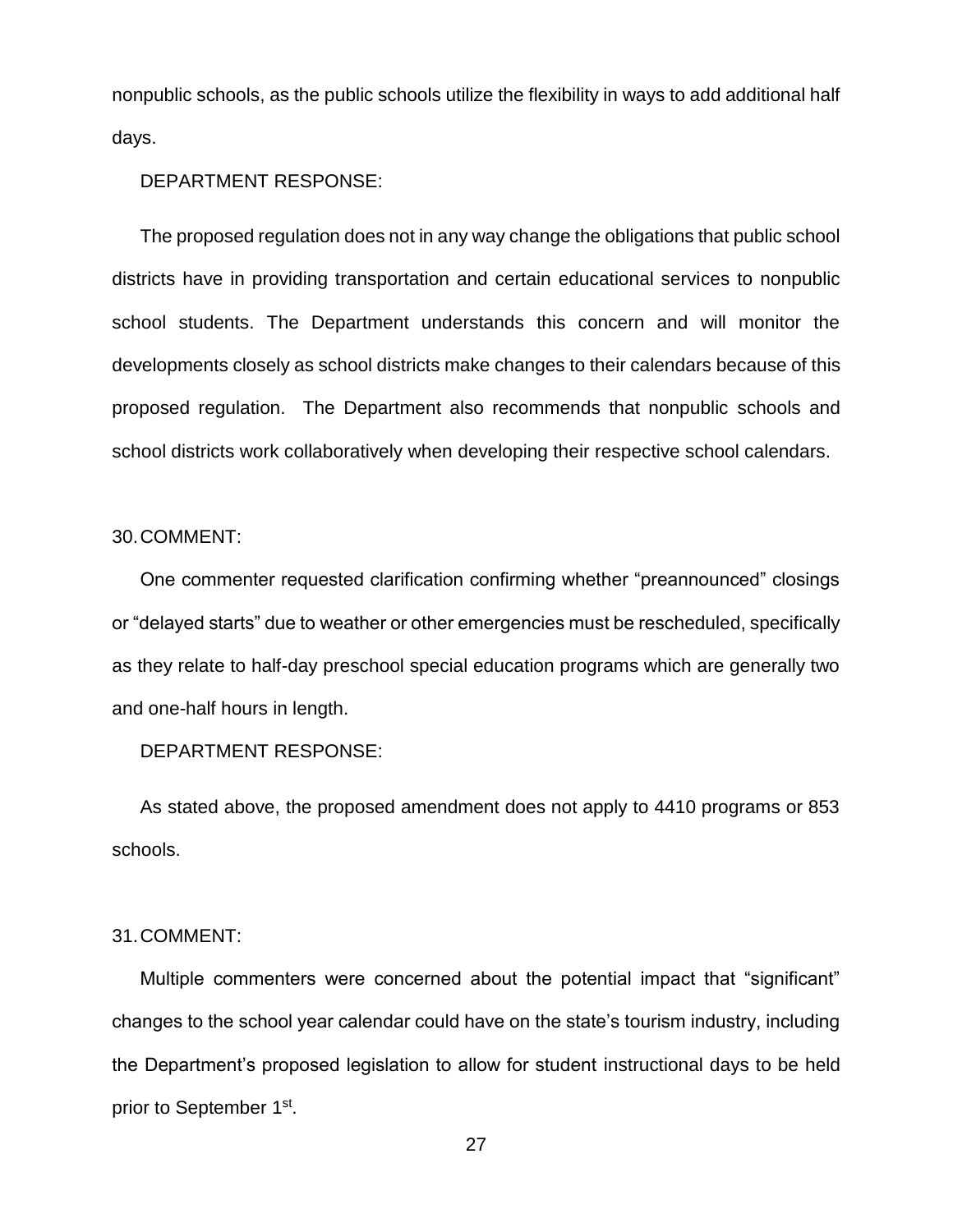#### DEPARTMENT RESPONSE:

The proposed regulation does not add any additional time requirements on school districts or preclude districts from adopting any existing vacation schedules. The overall amount of instructional time remains the same as it was under the previous regulation, with additional flexibility for school districts to meet the minimum requirement.

The Department has proposed legislation to allow session days prior to September 1, but that legislation has not yet been enacted, and would only be utilized at the discretion of local school districts.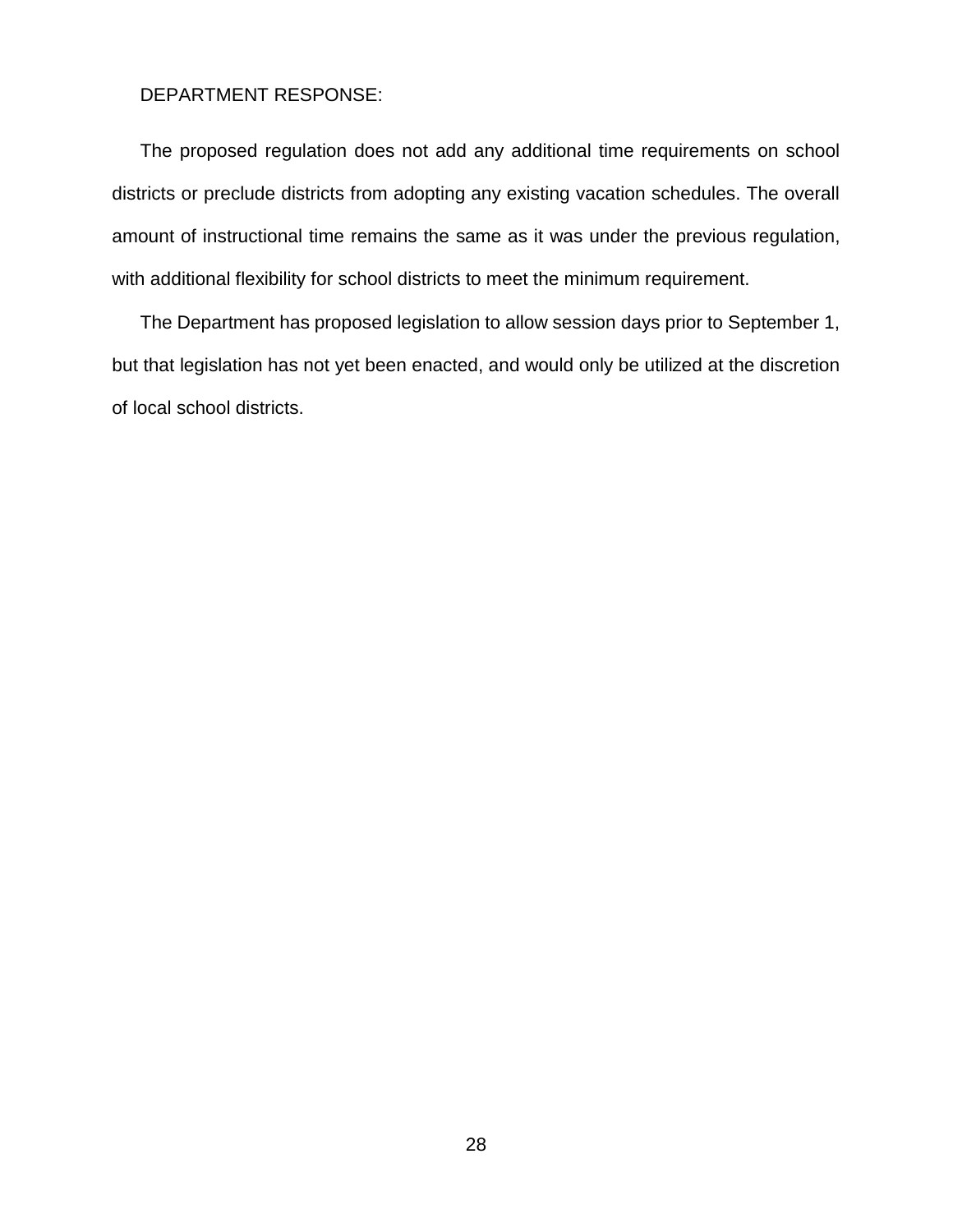**Attachment D**

# ASSESSMENT OF PUBLIC COMMENT

Since publication of Proposed Rule Making in the State Register on April 25, 2018, the State Education Department (SED) received the following written comments:

1. COMMENT:

Multiple commenters requested that homeroom, recess, and "passing time" be counted as instructional time. At least one commenter cited research to suggest that recess improves not just physical health, but social and emotional health. The same commenter also indicated that evidence shows that student mental health issues have been growing at an alarming rate and therefore encouraging and supporting recess will help.

A commenter also suggested that the State's assertion that recess, hall passing time and homeroom have never counted is also incorrect. The commenter asserts that in the past, homeroom and hall passing time counted, citing to a guidance memo regarding half days where schools were told to determine instructional minutes by taking the length of the school day, from start to dismissal, subtracting out only lunch for high schools, and subtracting out only lunch and recess for elementary schools [\(https://stateaid.nysed.gov/attendance/sched](https://stateaid.nysed.gov/attendance/sched) halfdays 180 days of session.htm).

DEPARTMENT RESPONSE:

Education Law §3604(7) requires the 180 days of school session counted for State aid purposes must be instructional time "taught by a qualified teacher." Therefore, any homeroom and/or recess that is not taught by a qualified teacher and passing time has not been included as instructional time for State aid purposes. However, the regulation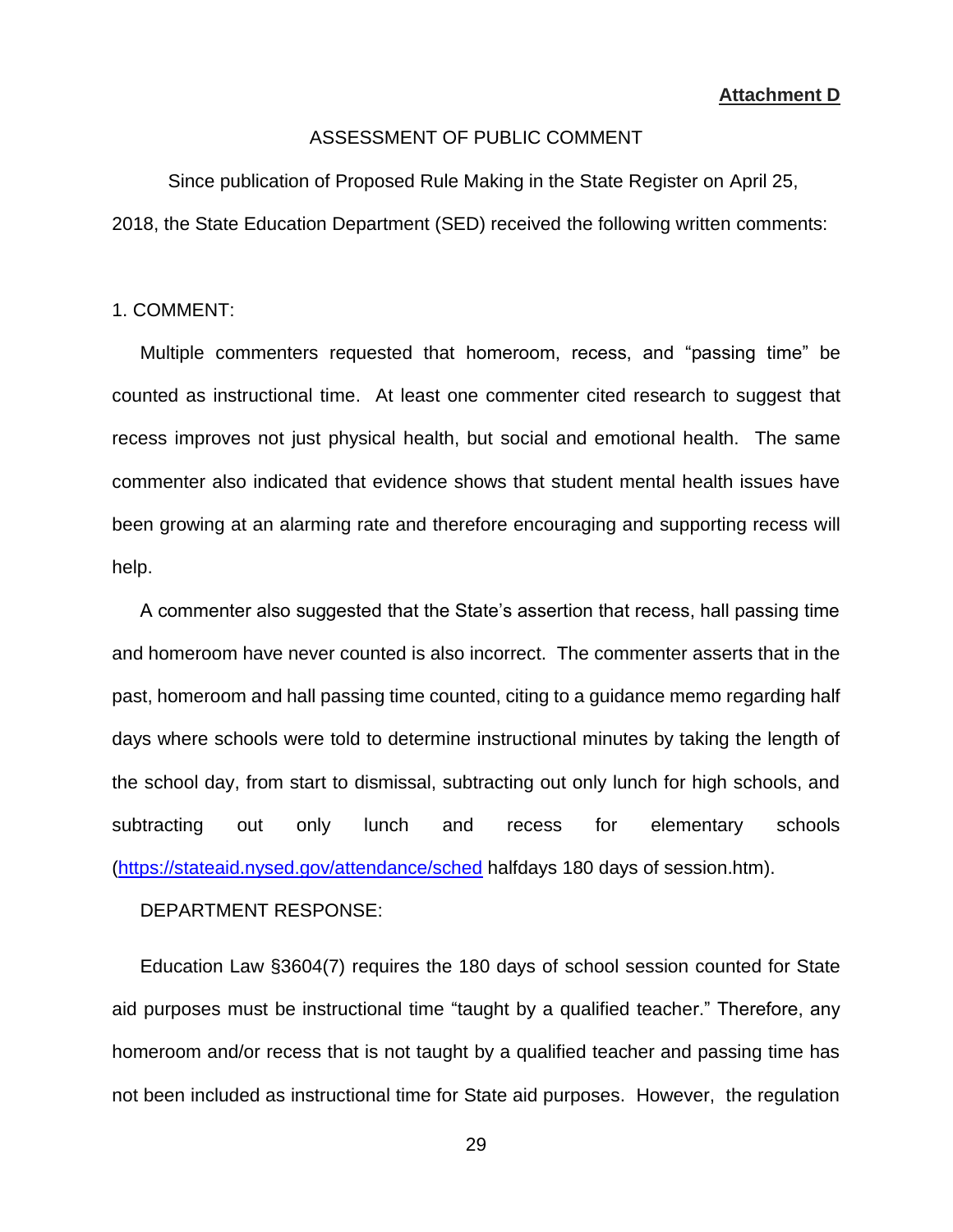recognizes that for these other time periods within a school district schedule, nothing in the regulation shall be construed to preclude school districts from lengthening the school day and/or school year beyond the annual minimum instructional requirement for both instructional and non-instructional activities or for any other purpose the school district has determined is necessary for the development of the whole child and/or to improve student achievement. This has been the guidance of the Department prior to this regulation and nothing in this regulation speaks to recess, passing time or homeroom. Therefore, the Department believes that these suggested changes are outside the scope of the regulation and does not believe that any change is warranted.

#### 2. COMMENT:

One commenter recommended that the June Regents examination period be moved to an earlier set of dates in June in order to provide two additional weeks of summer vacation time for students.

#### DEPARTMENT RESPONSE:

The Department has compressed, to the extent possible, the June 2019 Regents examination schedule to provide school districts with more available days to hold session.

However, Education Law §3604(7) requires that there be 180 days of session to be eligible for State aid. Therefore, even if a school district ended school earlier in June, it would then need to begin school earlier (such as in August) to ensure that it met the statutory requirement of 180 instructional days. SED has proposed legislation that would authorize school districts to commence the school prior to September 1, subject to local discretion.

# 3. COMMENT: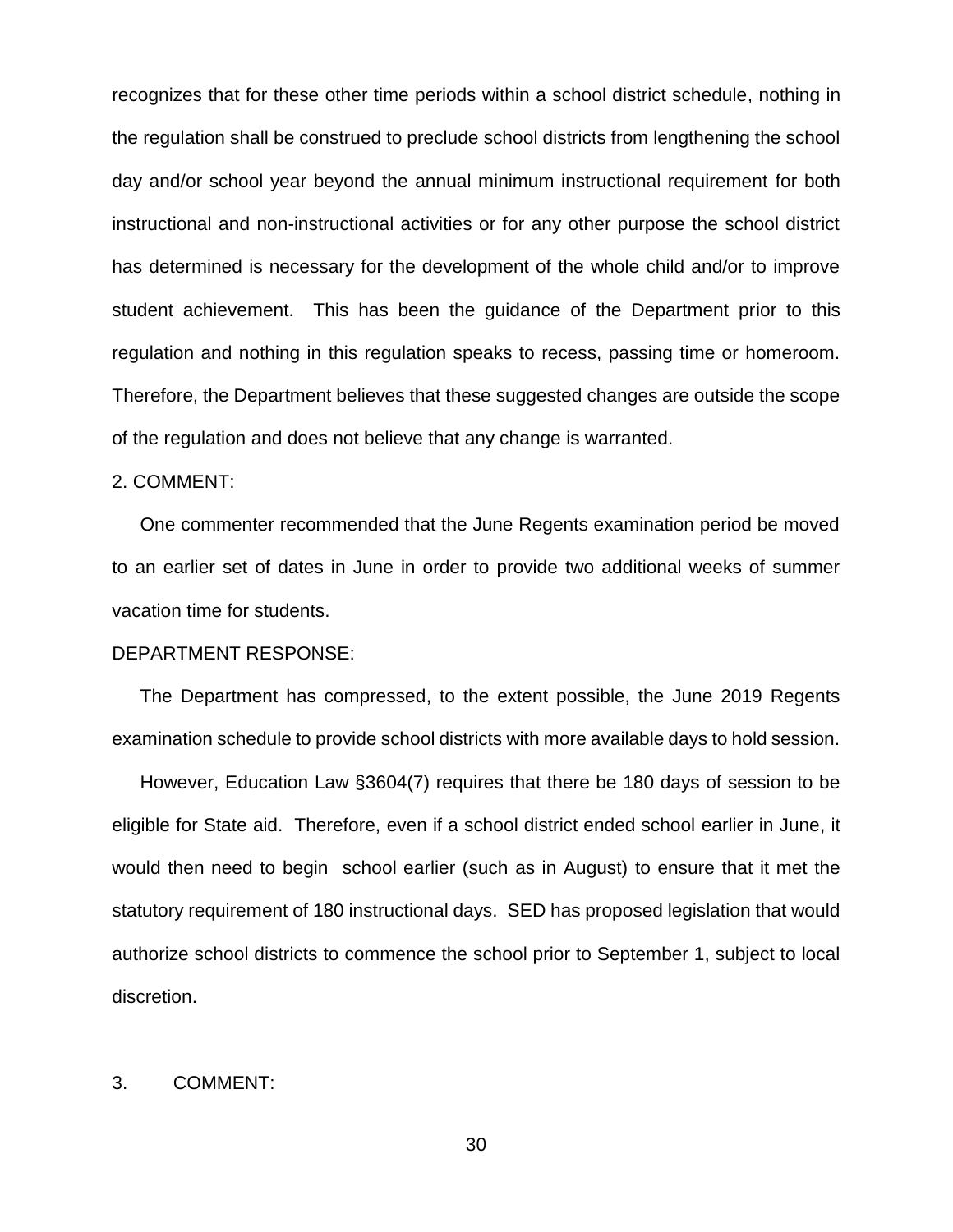One commenter asserted that the annual aggregate minimum instructional hours required in the proposed regulation are incongruent with the instructional units of study and graduation requirements. The commenter indicated that students currently need to complete 22 credits for graduation and the instructional hours required to meet the 22 credit mandate is less than the 990 hours being proposed now. This disconnect will make it challenging for some high schools to meet the 990 instructional hour mandate because they have created schedules to meet the 22 credit requirements and the two don't necessarily align.

# DEPARTMENT RESPONSE:

First, the computation of the aggregate annual minimum instructional hours in the proposed regulation is the product of the current daily minimum instructional hours over the statutorily required 180 days. Therefore, there are no changes, in the interpretation of the Department, as to how many instructional hours are required for State aid and what may be counted in those hours in the shift from minimum daily hours to the annual requirement. Therefore, SED does not believe any changes are warranted.

Moreover, SED believes that, as is currently the case, students should be provided more instruction than the minimum required for graduation to ensure the development of the whole child.

4. COMMENT: Another commenter asked that the Department reconsider whether recess should count if it complies with Part 135 of the Commissioner's regulations and instead allow recess to count as instructional time if any certified professional is providing the requisite supervision and instruction during this time, not just the certified professionals listed in the regulation.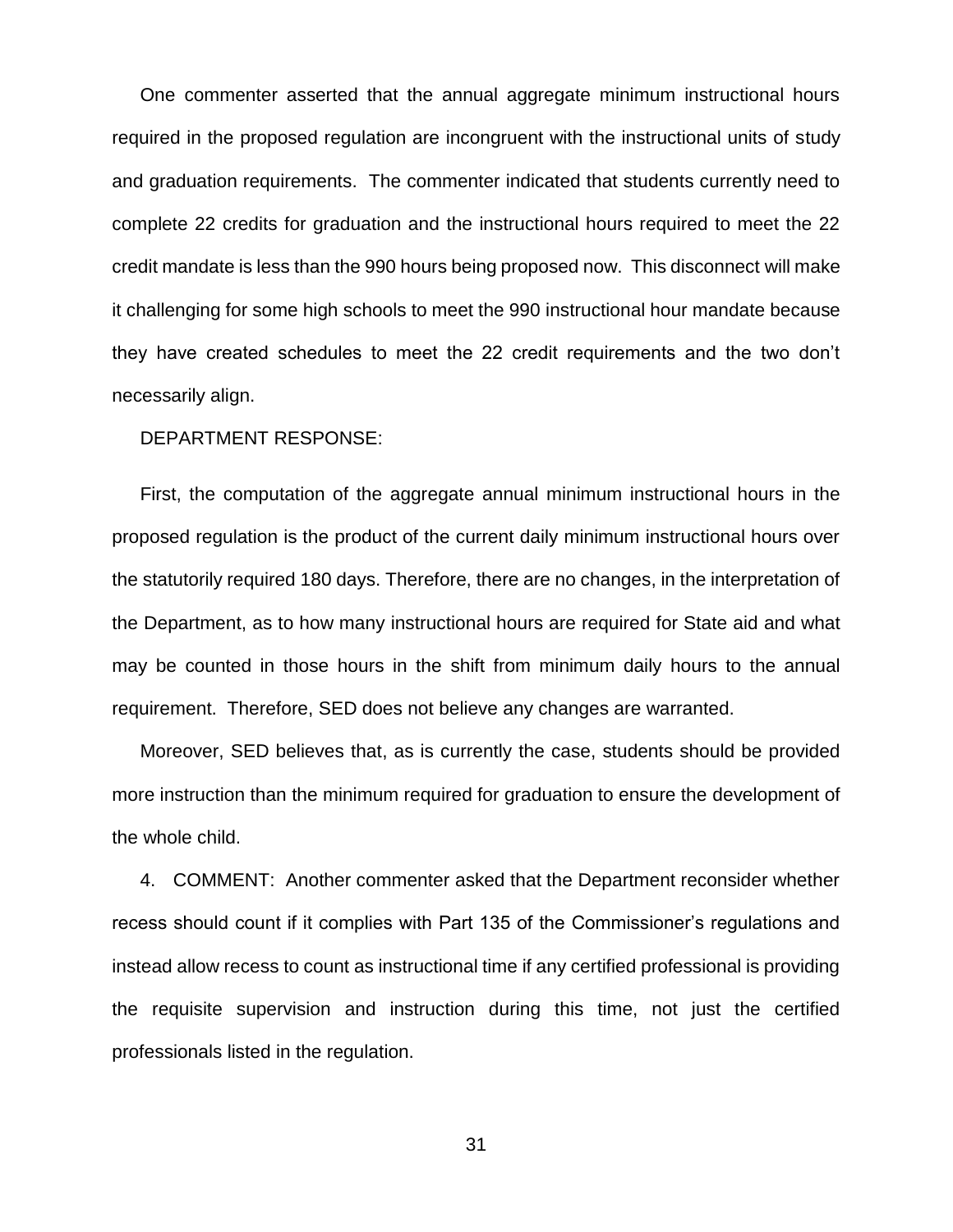RESPONSE: If physical education instruction is provided during recess, it therefore must meet the requirements of Part 135 of the Commissioner's regulations. Therefore, no changes are warranted.

5. COMMENT: Another commenter indicated that she had several concerns about the minutes per day requirement for students. She indicated that with the minimum instructional requirements, recess, lunch and passing time, it could mean students are in school for 7 or 8 hours a day, which is too much.

She further indicates that she teaches high school and that students who are not in music have a period where they can connect with any content teacher they need to get help. It is unstructured time, but with a purpose.

RESPONSE: Prior to this proposed amendment, the regulations required that students have 5.0 minimum hours of instruction a day in elementary and 5.5 hours in middle and high schools. The purpose of the proposed regulation is merely to provide school districts with flexibility and allow them to spread the minimum instructional time over the school year, within their discretion. It does not provide for a longer school day, as the commenter suggests.

Second, the regulation is intended to apply to the schedule the district is providing to the majority of students. Small variances in individual schedules for a subset of students do not count against the district for State aid purposes.

6. COMMENT: Another comment expressed concern about the timing of the proposed amendment. The commenter indicated that adopting the proposed amendment as an emergency does not allow the time necessary for districts to fully understand the changes, negotiate with unions and plan for the changes.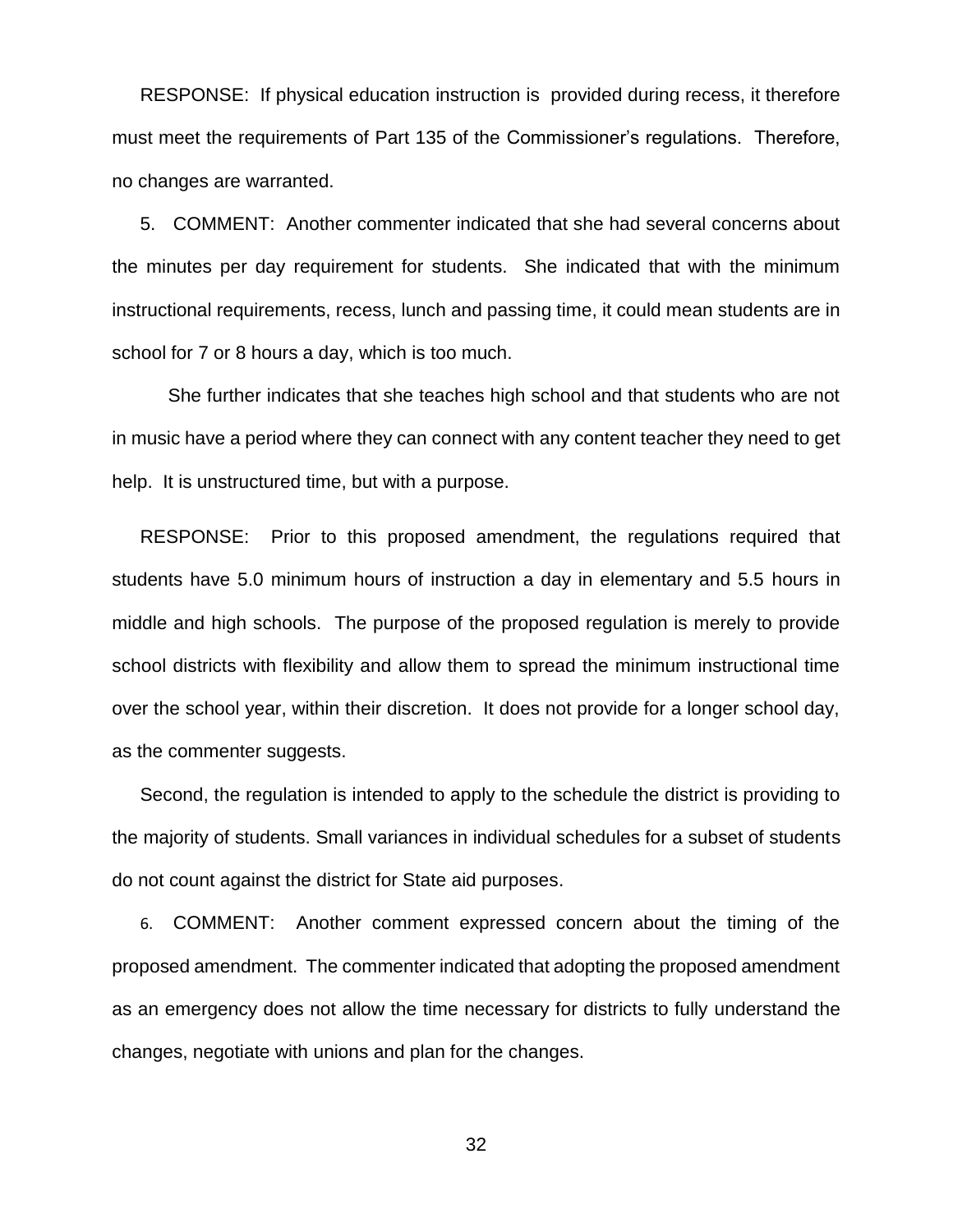RESPONSE: Based on concerns from the field requesting additional flexibility in their school calendars for the 2018-2019 school year, the Department is adopting the proposed regulations on an emergency basis for the new school year. However, the regulation also contains a provision that says that nothing in the regulation shall override an existing collective bargaining and that any existing collective bargaining shall remain in effect until a successor agreement is reached.

7. COMMENT: One commenter requested non-attendance days for primary and general elections, particularly on Primary Day and Election Day in November and/or that the school year be extended beyond the current rating day so that school districts can have more flexibility to schedule their school calendar around these important voting days.

RESPONSE: To the extent the commenter is requesting that schools be prohibited from being open on primary and general election days, a statutory amendment would be needed to include these in the list of legal holidays on which school districts are prohibited from being open.

With respect to the comment on Rating Day, the Department understands the concern, but is equally concerned with the quality of instructional time that would be offered after all Regents and final examinations have been administered and course grading is completed in anticipation of graduation, which typically occurs before July 1<sup>st</sup>. In recent years, including the current 2017-18 school year, when significant weather conditions have impacted schedules statewide, SED has allowed for one day after Rating Day to be used for an unused Superintendent's Conference Day to make up one such cancelled day (information available here: